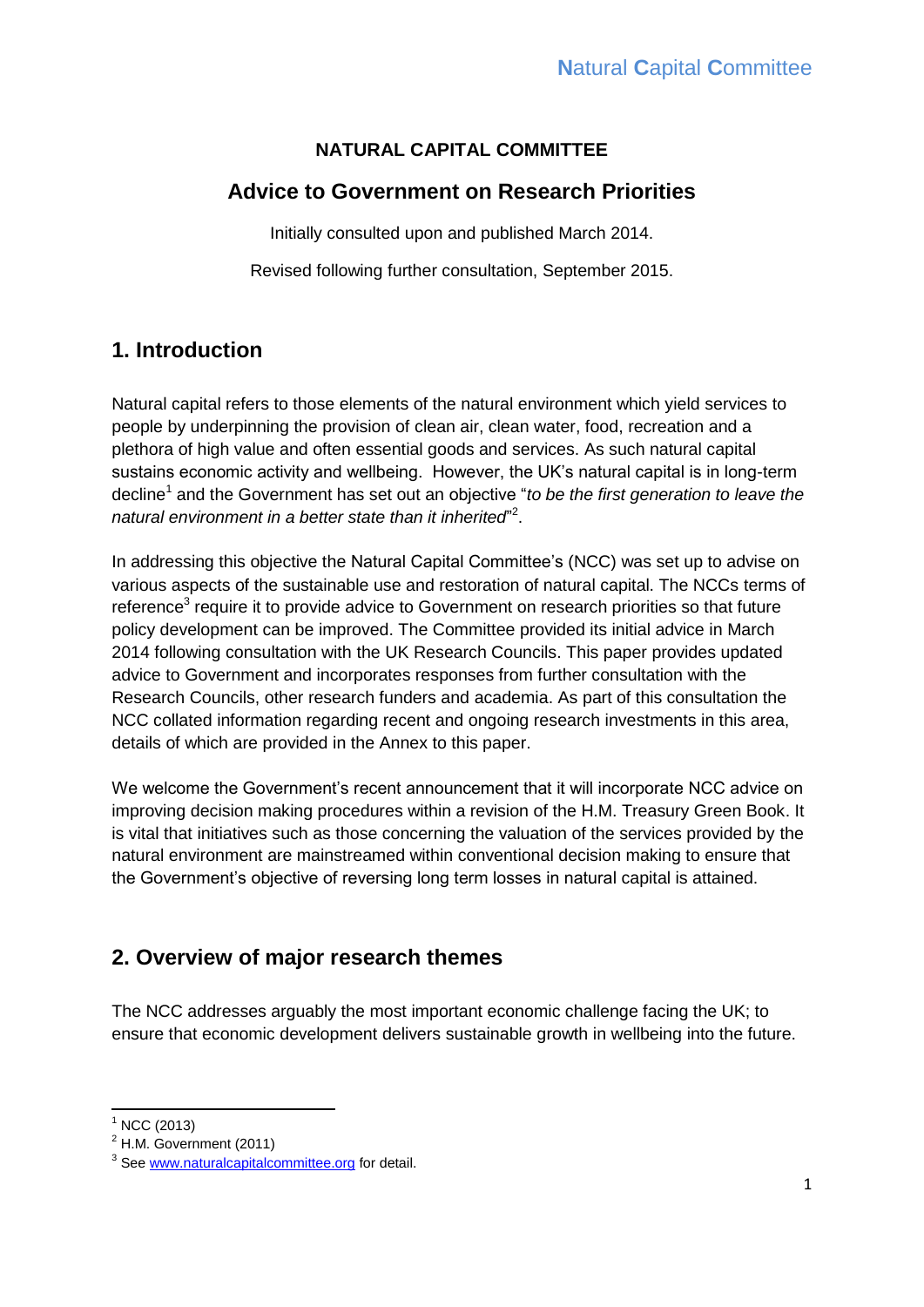This note sets out advice to Government on what the future research priorities for sustainable and efficient use of natural capital should be. On the basis of the Committee's work and consultations, we highlight two priority themes:

## *Theme 1: Sustaining natural capital*.

The objective here is to assess the sustainability of natural capital in a manner which complements existing measures, most notably national income assessments such as Gross Domestic Product (GDP). GDP is a useful and internationally recognised measure of the financial performance of a country. However, it assesses income and does not consider the asset base from which that income is derived, the assumption being that increases in income will add to capital. This may well be the case for those forms of manufactured capital for which the full costs of use are reflected in market prices as these should deter excessive over-use. However, the services derived from natural capital are generally not fully accounted for, and they often lack market prices. They are therefore prone to over-exploitation or degradation such that capital can be eroded, and this is unlikely to be picked up in measures such as GDP. As part of this theme we need to develop metrics for natural capital accounting that reflect the status of natural assets and can be used to record degradation or unsustainable use, taking account of any ecological thresholds $4$ . This in turn raises challenges regarding the monitoring of change. It may also be advantageous to link measures of natural capital to work undertaken elsewhere, for example the UN SEEA<sup>5</sup> approach to ecosystem accounts, the World Bank measures of Comprehensive Wealth<sup>6</sup>, the efforts to prepare a more Inclusive Wealth measure by inclusion of other assets such as human capital<sup>7</sup> and the ONS UK Environmental Accounts and work on measures of wellbeing $8$ .

### *Theme 2: Decision making for sustainability*.

While accounting approaches can, over time, reveal changes in the value of natural capital stocks, they cannot determine the best response to such trends. For this we need project appraisal techniques which can discriminate between the wider costs and benefits (including those associated with the natural environment) of alternative investment options. Although economic cost-benefit analysis (CBA) explicitly recognises the need to assess the value of environmental (typically non-market) goods, in practice appraisals are frequently incomplete. Common problems here include deficiencies in the natural science basis of assessments and an absence of robust, appropriate economic

<sup>————————————————————&</sup>lt;br><sup>4</sup> There may be a complex relationship between the size of a stock of natural capital and the services (and **pro** related values) it provides. For example, as long as the number of fish that are caught each season still leaves a sufficient population (the stock) to replenish itself then the fishery is sustainable. However, if overfishing reduces the population below the threshold level needed for restocking, then the entire fishery can collapse.

<sup>5</sup> United Nations Statistical Division (2013). SEEA Experimental Ecosystem Accounting, [http://unstats.un.org/unsd/envaccounting/eea\\_white\\_cover.pdf](http://unstats.un.org/unsd/envaccounting/eea_white_cover.pdf)

<sup>6</sup> <http://data.worldbank.org/data-catalog/wealth-of-nations>

<sup>&</sup>lt;sup>7</sup> Arrow et al., 2012 and IHDP 2012<http://www.ihdp.unu.edu/article/iwr>

<sup>&</sup>lt;sup>8</sup> See [http://www.ons.gov.uk/ons/guide-method/user-guidance/well-being/about-the-programme/index.html.](http://www.ons.gov.uk/ons/guide-method/user-guidance/well-being/about-the-programme/index.html) This work acknowledges a role for the natural environment (e.g. through access to greenspace) in contributing to wellbeing. This role and the connections to wider measures of natural capital require further exploration.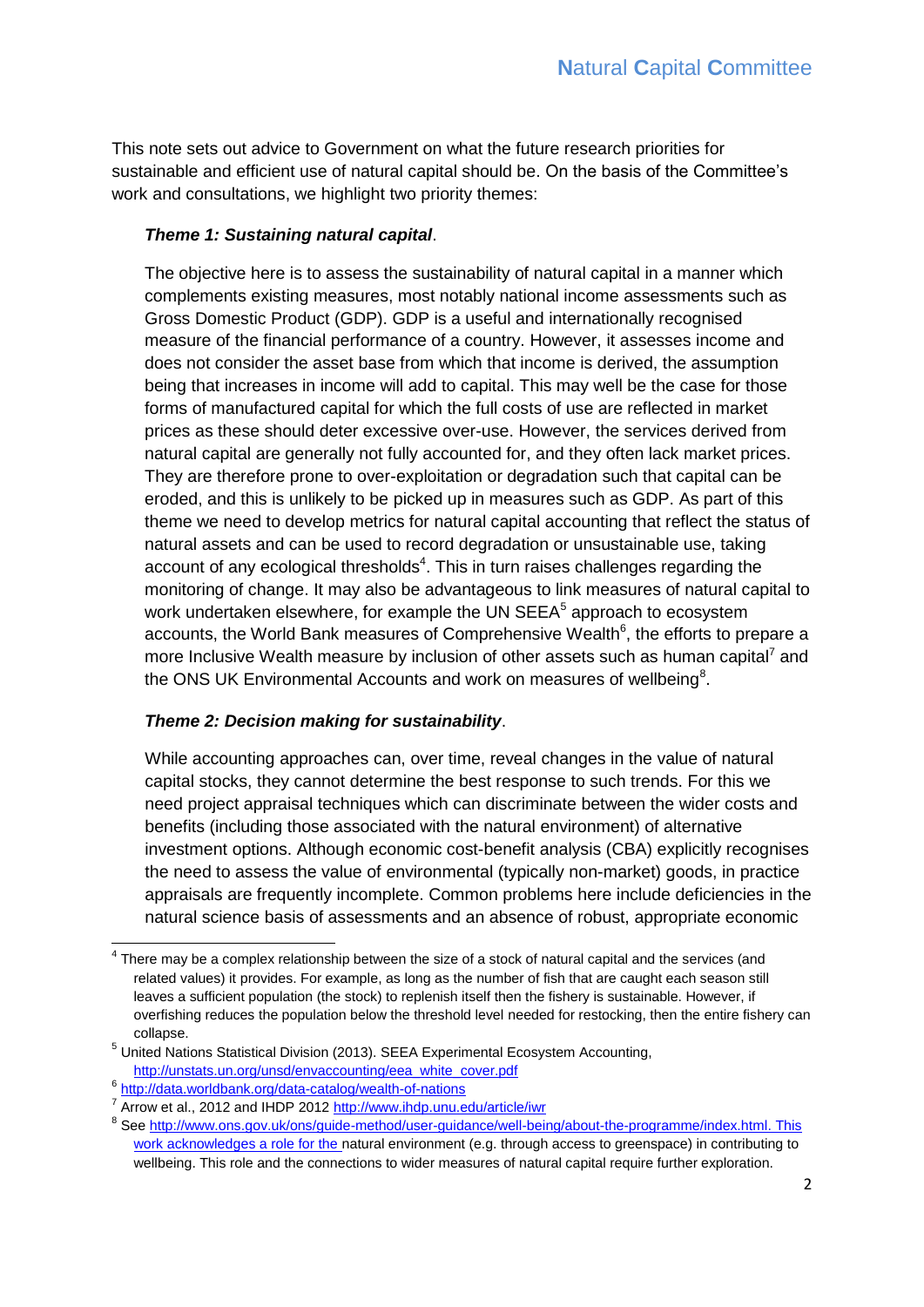values for the (often unintended) environmental and wider wellbeing impacts of a decision. Regarding the former issue there is a need to integrate natural science models into economic analyses to examine the variety of effects arising from decisions regarding natural capital and how these impact upon capital stocks and the services they provide. The information provided by such analyses needs to be the basis for developing economic values for ecosystem services. While methods exist for deriving such economic values (e.g. see the land use case study in NCC 2014 *State of Natural*  Capital Report, chapter 4<sup>9</sup>) they have not been consistently and thoroughly applied to provide values in forms which decision makers can readily use. Such provision is complicated by the need to ensure that values reflect the realities of the natural environment, incorporating the variety of effects which arise when natural capital is used and how these vary across locations and over time. The valuation challenge is similarly complex. Research is needed to capture the variation in non-market values across locations and address the diversity of socio-cultural factors which determine the wellbeing which people obtain from the environment<sup>10</sup>. A significant and highly interdisciplinary research challenge therefore exists to provide decision makers with the tools they require to bring scientifically sound, environmental values into economic decision making. There is also a need to incorporate the impact of those decisions upon natural capital stocks. This is of particular concern when the cumulative impact of multiple decisions is considered.

# **3. Detailed research needs**

For presentational purposes, each of the major research themes has been broken down further into two sub-themes as follows:

| <b>Theme 1: Sustaining</b> | <b>Topic 1:</b> Defining and measuring natural capital.                                                                                             |
|----------------------------|-----------------------------------------------------------------------------------------------------------------------------------------------------|
| natural capital            | Topic 2: Understanding the impact of changes in natural<br>capital upon the financial economy, jobs and growth.                                     |
| <b>Theme 2: Decision</b>   | <b>Topic 3:</b> Linking natural science, economics and other<br>disciplines to yield robust values for the services provided by<br>natural capital. |
| making for sustainability  | <b>Topic 4:</b> Bringing the value of natural capital and the services<br>it provides into decision making.                                         |

 $\overline{\phantom{a}}$ <sup>9</sup> See NCC (2014) State of Natural Capital Report: Restoring our Natural Assets. [www.naturalcapitalcommittee.org](http://www.naturalcapitalcommittee.org/)

<sup>&</sup>lt;sup>10</sup> These challenges are discussed subsequently and include reflecting the realities of the natural environment, capturing the relationship between the environment, people and their socio/cultural relations, incorporating the substitutability (or lack thereof) of natural assets, etc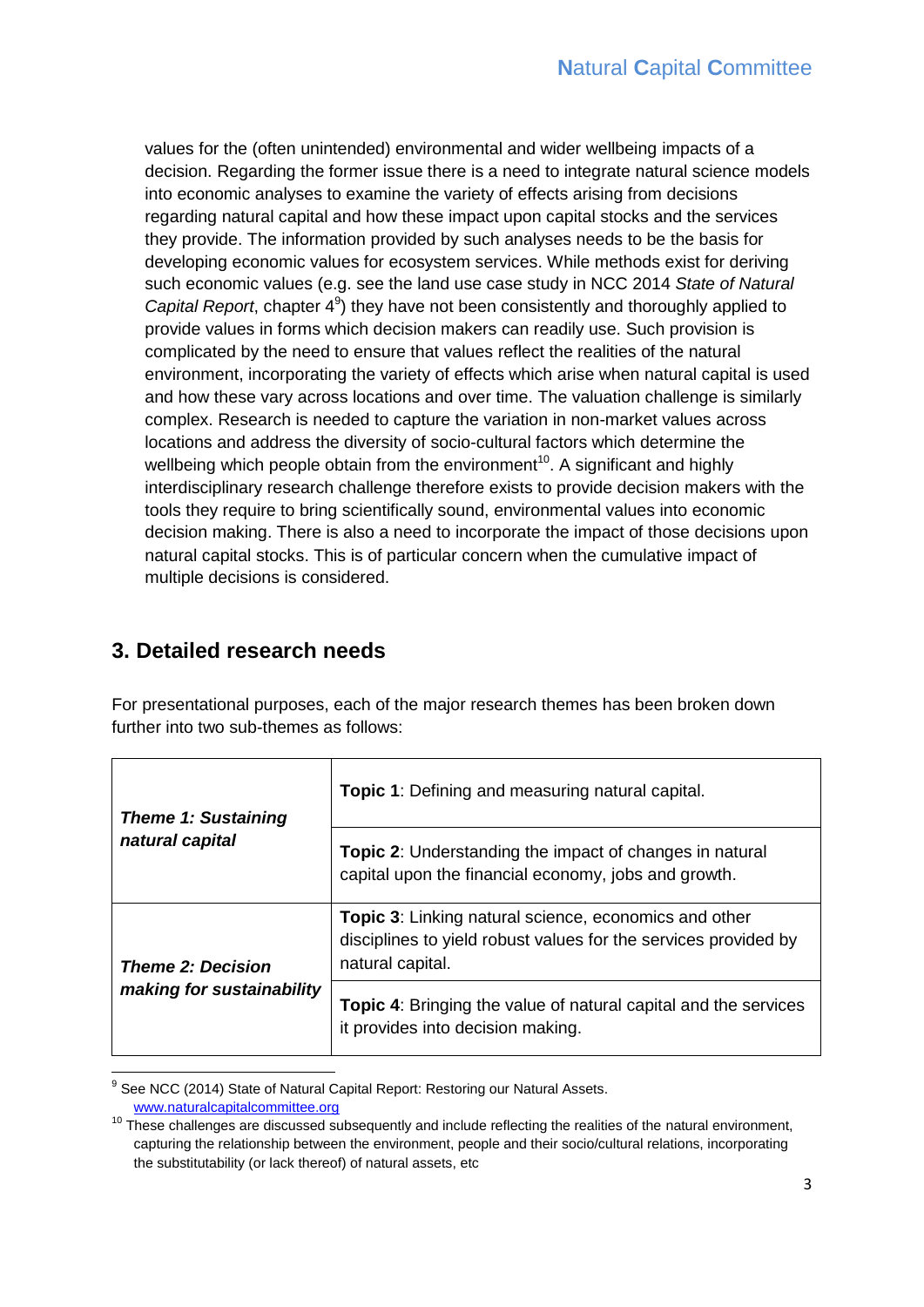Each of these are described in more detail below.

#### **Topic 1: Defining and measuring natural capital**

Natural capital incorporates both biotic and abiotic components, assets that are replaceable as well as those that are not, and assets that are spatially specific (both because of their physical location and the interaction of that location with human populations), together with those that are present globally. In order to measure natural capital in a meaningful way, we need to establish how we categorise its various component assets and what unit(s) of measurement we use so as to ensure comparability between them. The NCC has made some preliminary recommendations in order to undertake a first assessment<sup>11</sup>, but there are substantial gaps in knowledge relating to classification, baselines, thresholds and time limits for measuring different categories of asset and how attributes such as asset replaceability, reversibility, predictability and uncertainty should be reflected in the metrics. Also, the measurement of natural capital needs to focus not only on absolute (total) amounts but on rates of change, spatial distribution, functions, cultural factors, and potential threshold effects and (ir)reversibility relationships.

#### Key questions

- $\circ$  What are the relevant components and processes in natural capital that we need to understand and measure?
- o How should we define and classify natural capital for accounting purposes?
- o How should we physically measure natural capital? What are the best metrics/proxies? How do these relate to economic wellbeing values?
- o What is the role and potential of new technologies and advances in earth observation for improving the assessment of natural capital?
- o How do natural capital metrics map onto existing monitoring schemes, are there any gaps and how should these most effectively be addressed?
- $\circ$  How do we derive information on thresholds and limits and incorporate this into measurement? How should we incorporate attributes such as the ability of some natural capital to renew itself and hence the degree to which degradation can be reversed?
- o How should non-renewable natural capital be measured, managed and proceeds reinvested in the face of potential changes in known stocks or changes in extraction technologies?
- o How do we incorporate uncertainty in our measurements and assessments?
- o Should we incorporate substitute assets (including non-natural capital) into our

**<sup>.</sup>**  $11$  See NCC (2014) Towards a framework for defining and measuring natural capital, NCC working paper, Number 1[. www.naturalcapitalcommittee.org](http://www.naturalcapitalcommittee.org/)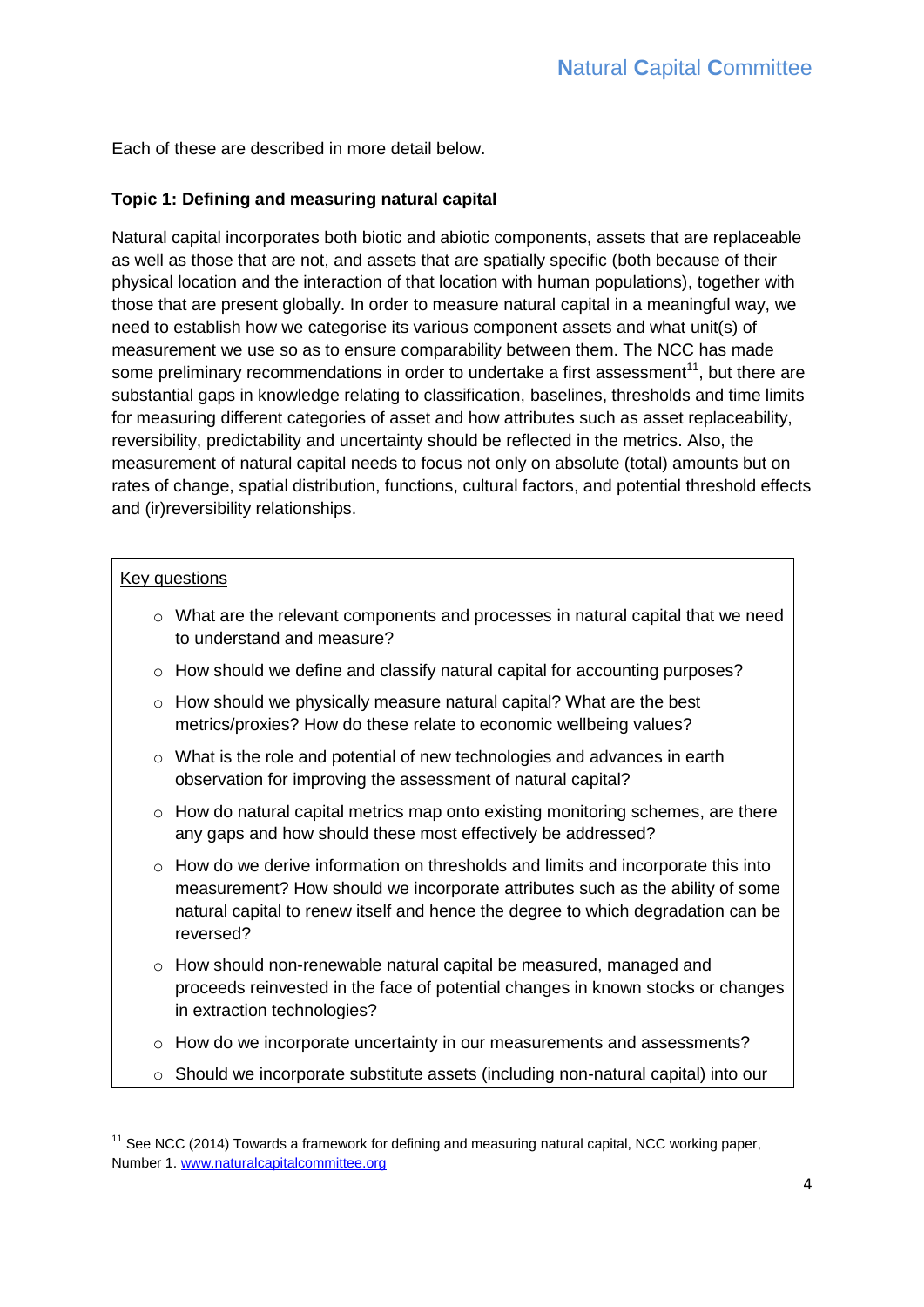analysis and if so, how?

o How should we identify the most vulnerable natural capital stocks?

### **Topic 2: Understanding the impact of changes in natural capital upon the economy, jobs and growth**

The impact of changes in natural capital upon conventional measures of UK economic performance remains an open empirical question. While there are concerns that policies to improve the natural environment may impact negatively upon measures such as national income, growth and jobs, there is also evidence that longer term effects might be significantly positive, while the eventual costs of natural capital degradation may be very substantial<sup>12</sup>. There is empirical and theoretical work to be done in order to resolve the most relevant questions for policy-making.

Note that this topic explicitly focusses upon conventional financial measures of jobs, growth and economic activity. It therefore excludes non-market economic and socio-cultural measures of wellbeing. These are addressed in Topic 3.

#### Key questions

- $\circ$  How do changes in our natural capital affect measures such as national income, growth and jobs both directly and indirectly?
- $\circ$  What sort of frameworks do we need to examine, measure and model these links effectively?
- o How do these changes vary across the short- and long-term?

### **Topic 3: Linking natural science, economics and other disciplines to yield robust values for the services provided by natural capital.**

Given that economic appraisals have such an important role in decision making processes, a key requirement is to ensure the development and application of methods for the robust economic valuation of the services and wellbeing provided by natural capital.

**<sup>.</sup>**  $12$  NCC (2015) Protecting and Improving Natural Capital for Prosperity and Wellbeing, Third state of Natural Capital Report.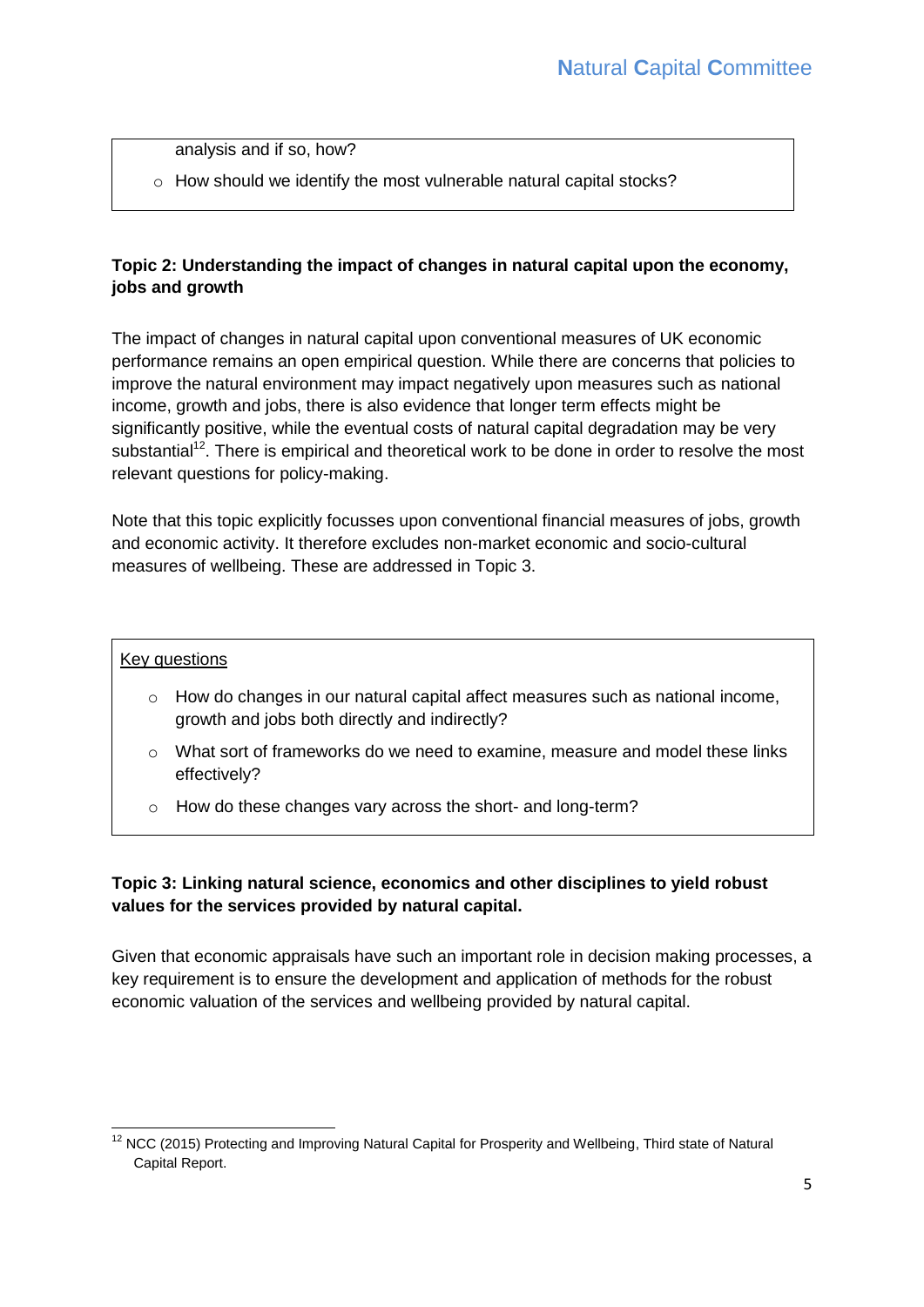This is a major concern as the limited analyses available<sup>13</sup> suggest that there are very substantial gains in value for money to society from ensuring that natural capital values are incorporated in decision making.

Although there have been many valuation studies undertaken over the last thirty years, very few adequately:

- a. Yield economically valid estimates of value;
- b. Reflect the natural science dynamics and interactions of natural assets and services;
- c. Deal with the interactions between natural capital, human and other forms of capital;
- d. Adequately estimate the changes in the goods and services that are being valued and the change in behaviour that might be result;
- e. Account for the physical location and temporal dynamics of natural capital stocks and the services they provide;
- f. Account for physical location and temporal dynamics in relation to beneficiaries and the resultant impacts on values;
- g. Adequately include health and socio-cultural factors and validly translate these into economic wellbeing or other measures compatible with wider decision making; and
- h. Take account of the stock characteristics of natural assets and whether they are being used sustainably, are resilient to external shocks and the extent to which degradation is reversible.

To improve future policy development, research is needed to generate better quality valuation estimates of changes in natural assets along the lines outlined above. This is essential to underpin better decision making and to deliver improvements in the value for money realised by both private and public sector investments.

#### Key questions

- o How do we assess the economic wellbeing value of the services provided by natural capital in a manner which is robust and sensitive to the spatial and temporal variation in both services and beneficiaries?
- $\circ$  As part of this how do we value the non-market, health, non-use, socio-cultural and wider benefits of natural capital and the services it provides using economic and other decision compatible measures of wellbeing?
- $\circ$  How should we incorporate the complexity of social and cultural factors underpinning preferences within values?

**<sup>.</sup>**  $13$  NCC (2015), op cit.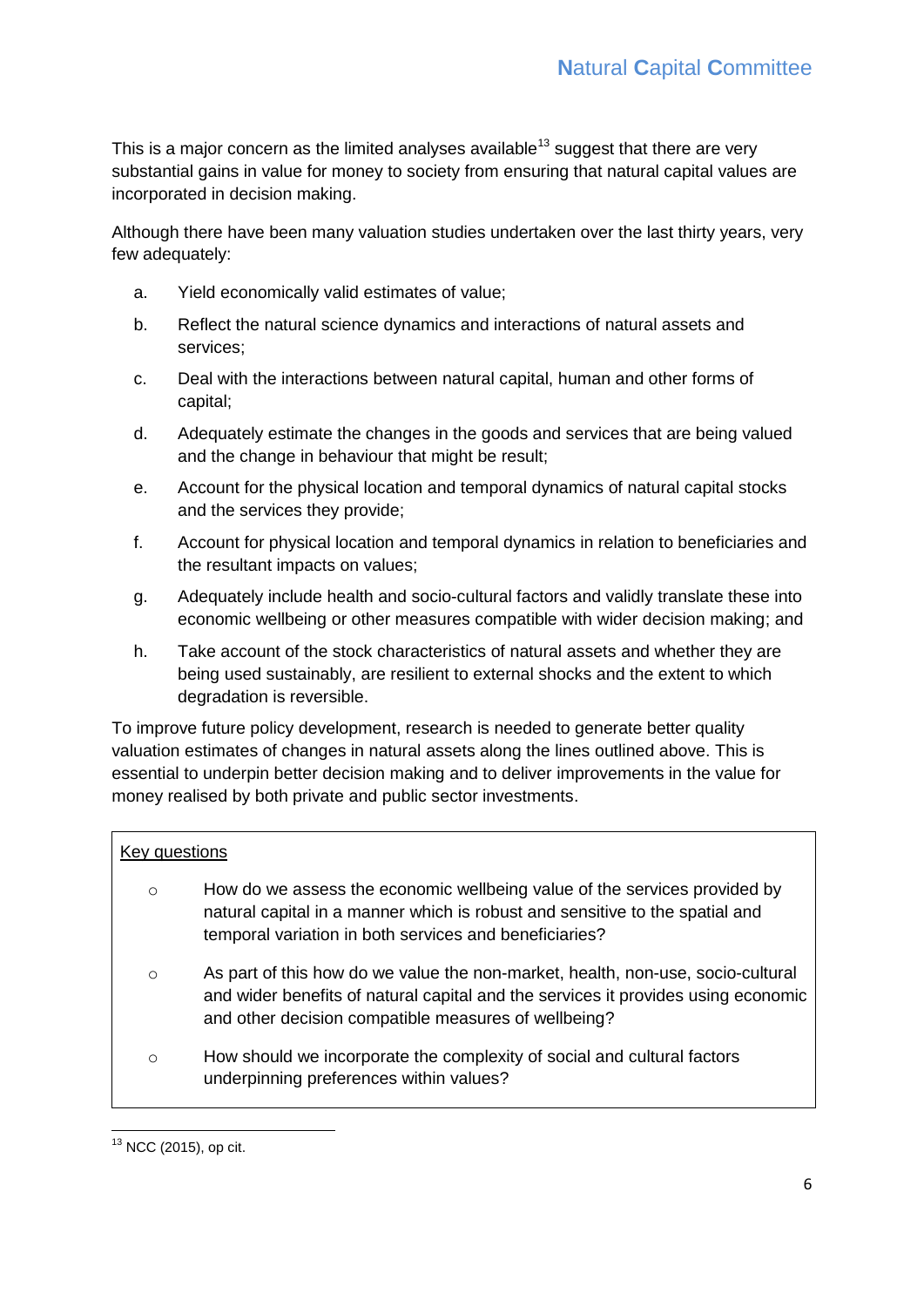o What methods exist, or can be developed, for rapid, cost effective collection of data for economic and other forms of valuation? o How can new technologies (including satellites and other remote sensing, drones, automated data recorders, etc.) and the increasing availability of massive and real time earth observation and data be employed to increase the availability and quality of values for changes in the natural environment?  $\circ$  How can data resources by made readily available for researchers, decision makers, the private sector and the public?  $\circ$  How should we incorporate natural capital sustainability within economic valuations, accounts and decision making?  $\circ$  How should values incorporate natural capital characteristics such as non-linear thresholds? o Where robust economic values are not available, what role might standards based (opportunity cost) measures, restoration cost accounting or other approaches play in decision making?

## **Topic 4: Bringing the value of natural capital and the services it provides into decision making**

Allied to the goal of robust valuation (Topic 3) is the need to incorporate those values into decision making processes and practices, so that the value of changes in natural assets are fully included in the decisions we make.

### Key questions

- $\circ$  How do we apply these various economic and other appraisal methods to assessment of the natural capital implications of existing and future public policies and private initiatives?
- $\circ$  How can we better enable the use of economic and other values of natural capital and the services it provides by policy makers?
- $\circ$  How can better decision making tools be developed to address these multiple challenges?
- o How can these tools be designed to ensure their use by non-specialists or those with minimal training (including the public)?
- $\circ$  How can these tools be designed to support decision making at multiple scales ranging from the local to national level?
- $\circ$  How can we improve the evaluation of policy and decisions regarding natural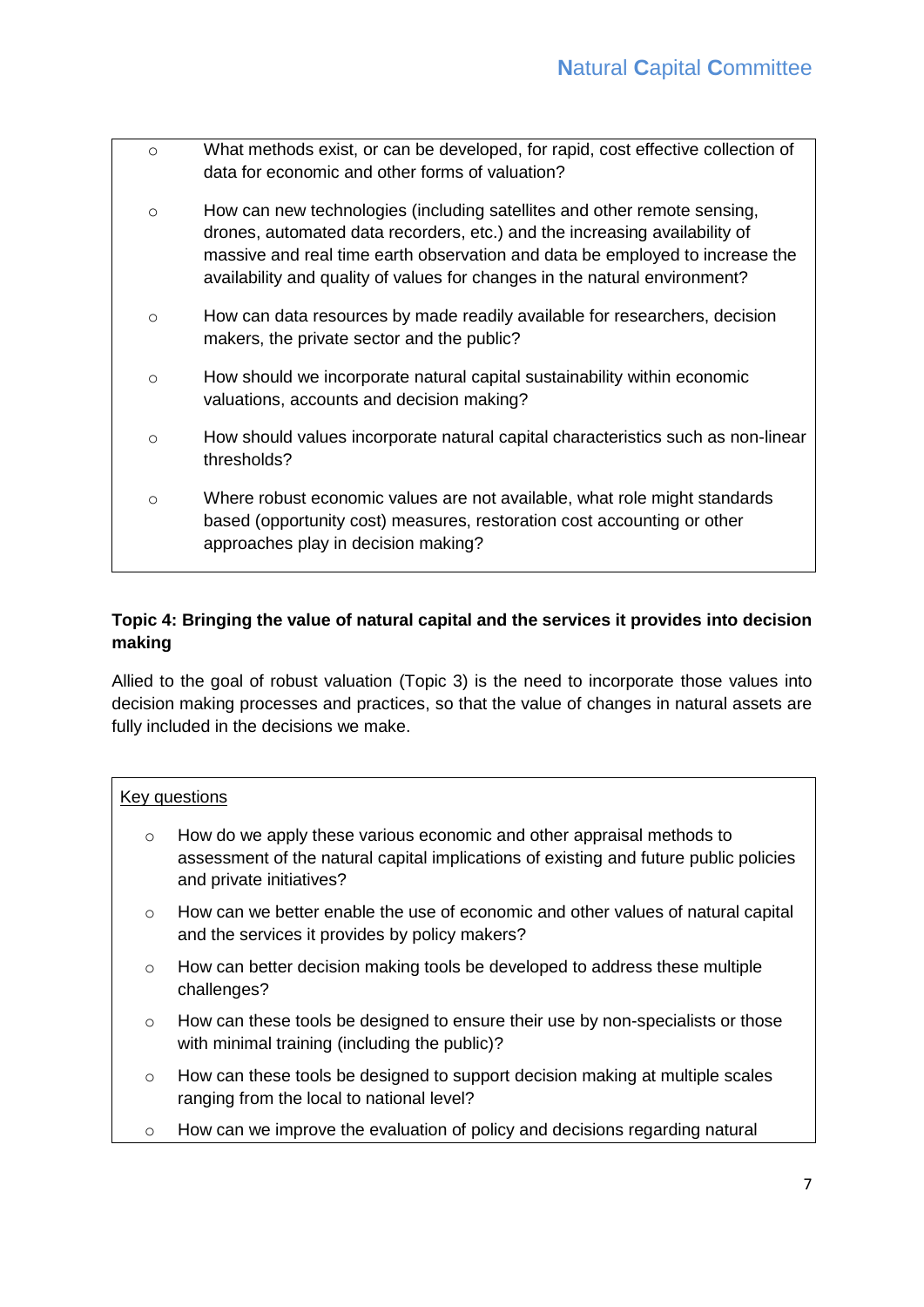capital?

 $\circ$  How can such enhanced evaluations be used to feed back into better decisions?

It is vital that decision makers have access to guidelines and exemplars that clearly define how to assess the costs and benefits of investment options and that these costs and benefits should include impacts on natural capital sustainability. The H.M. Treasury (2003) Green Book<sup>14</sup> appraisal guidelines provide an internationally acclaimed basis for cost-benefit analysis. These provide a superb starting point for the incorporation of natural capital within conventional decision making. Such incorporation needs to integrate both the relevant natural science and economic wellbeing information and to formulate a decision level sustainability test; requirements which constitute a significant challenge to integrate the natural sciences, economics, social science and cultural research.

As part of its 2015 "State of Natural Capital" report, the Committee worked with other academics and Government officials from Treasury and Defra to produce recommendations for refreshing Government cost-benefit analysis guidelines to take better account of natural capital issues.

Research is also needed to support better evaluation of past decisions, their implementation and effectiveness. This will facilitate a move from focusing upon actions to addressing outcomes, and providing usable learnings from past policy developments.

Opportunities for learning from previous decisions are poorly exploited. Evaluations have typically been seen as an ex-post activity, with little formal connection on to future decision making. There is a research priority therefore to develop means to generate a virtuous cycle between decisions, their evaluation and future decisions. Research into the balance of benefits and costs arising from alternative policies holds the potential to deliver substantial impact.

# **4. Application priorities for new research**

Certain aspects of natural capital require new methods that are flexible enough to be applied to the plethora of real world decision making circumstances. An initial list of topics where there are current gaps in relevant natural science, economic valuation and socio-cultural research are outlined below. These have been identified through a mixture of NCC expertise and evidence from the available literature. Noting current initiatives in some areas, a future research programme focused on these topics should not only provide a useful test bed for practical application, but should also be of substantial policy relevance.

Natural capital areas with some recent investment include:

Energy and greenhouse gasses;

**<sup>.</sup>** <sup>14</sup> <https://www.gov.uk/government/publications/the-green-book-appraisal-and-evaluation-in-central-governent>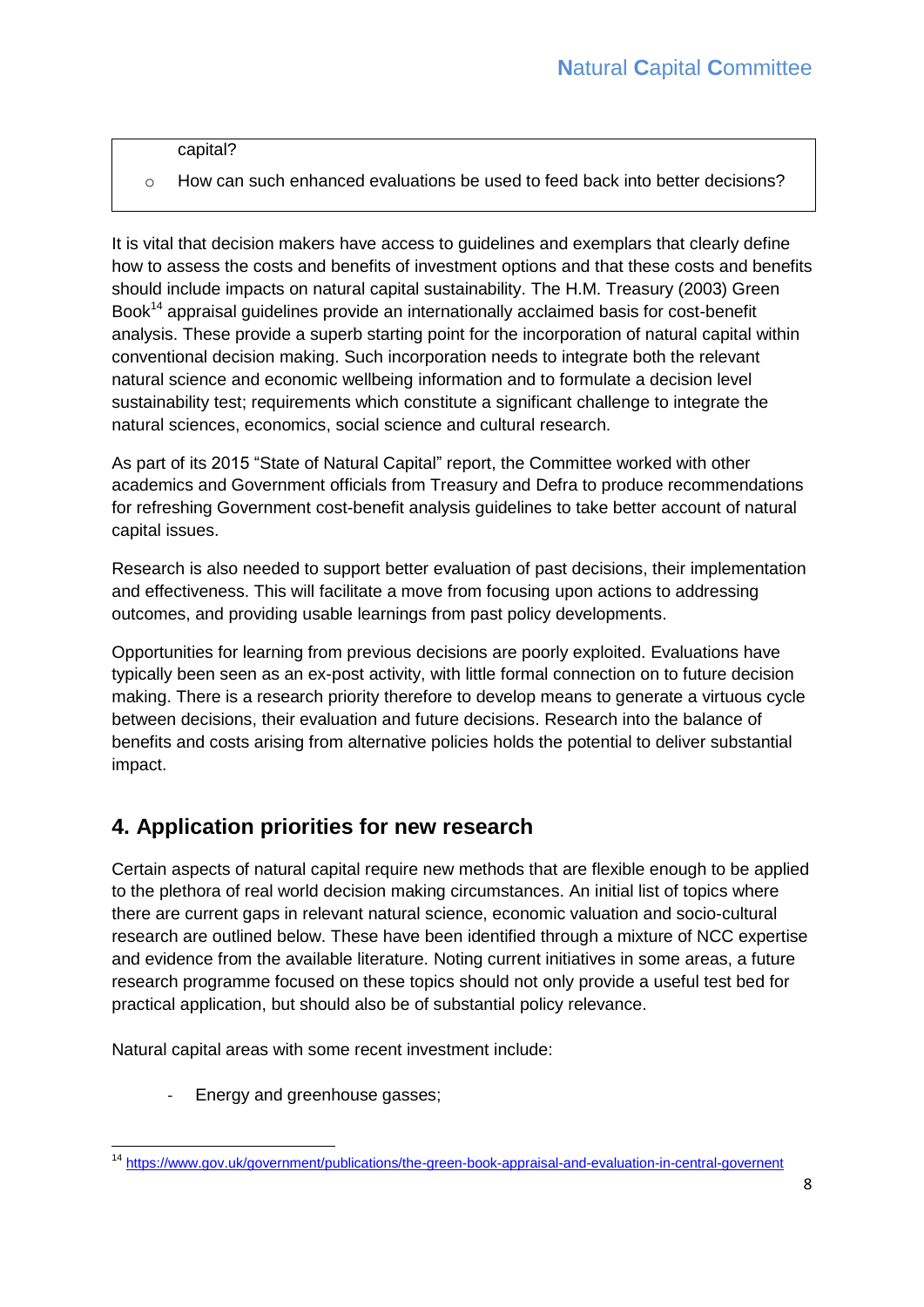- Health and the environment;
- Role and value of biodiversity; and
- Atmosphere as a natural capital asset.

Natural capital areas needing more attention include:

- Managing land for multiple objectives;
- Natural capital in urban environments;
- Natural capital in coastal and marine environments; and
- International flows of natural capital and it's services.

# **5. Capacity building**

There is a clear need for investment in the next generation of natural capital researchers. A major problem is a lack of explicit training in the highly interdisciplinary skills required for such work. This means that the present cohort of researchers are almost all drawn from disciplinary backgrounds, generally with little formal training in other disciplines. While there are advantages in possessing in-depth knowledge, the lack of an interdisciplinary focus is a clear challenge which needs to be met.

Training programmes at undergraduate, post-graduate and PhD level are urgently required to explicitly address this issue. In addition to this there is a need to facilitate the bringing together of inter/multi-disciplinary teams, enabling them to build understanding, testing potential to integrate approaches as well as training in inter-disciplinary project management. Such initiatives should embrace both the research communities and the public and private sectors. As a part of this the UK should invest in the development of one or more Centres of Excellence in Interdisciplinary Natural Capital Research. This is important in terms of addressing the challenges set out above and developing capacity. However, such an initiative would also consolidate the UK's global leadership in this field and generate direct financial gains for the country as a training hub for the international community.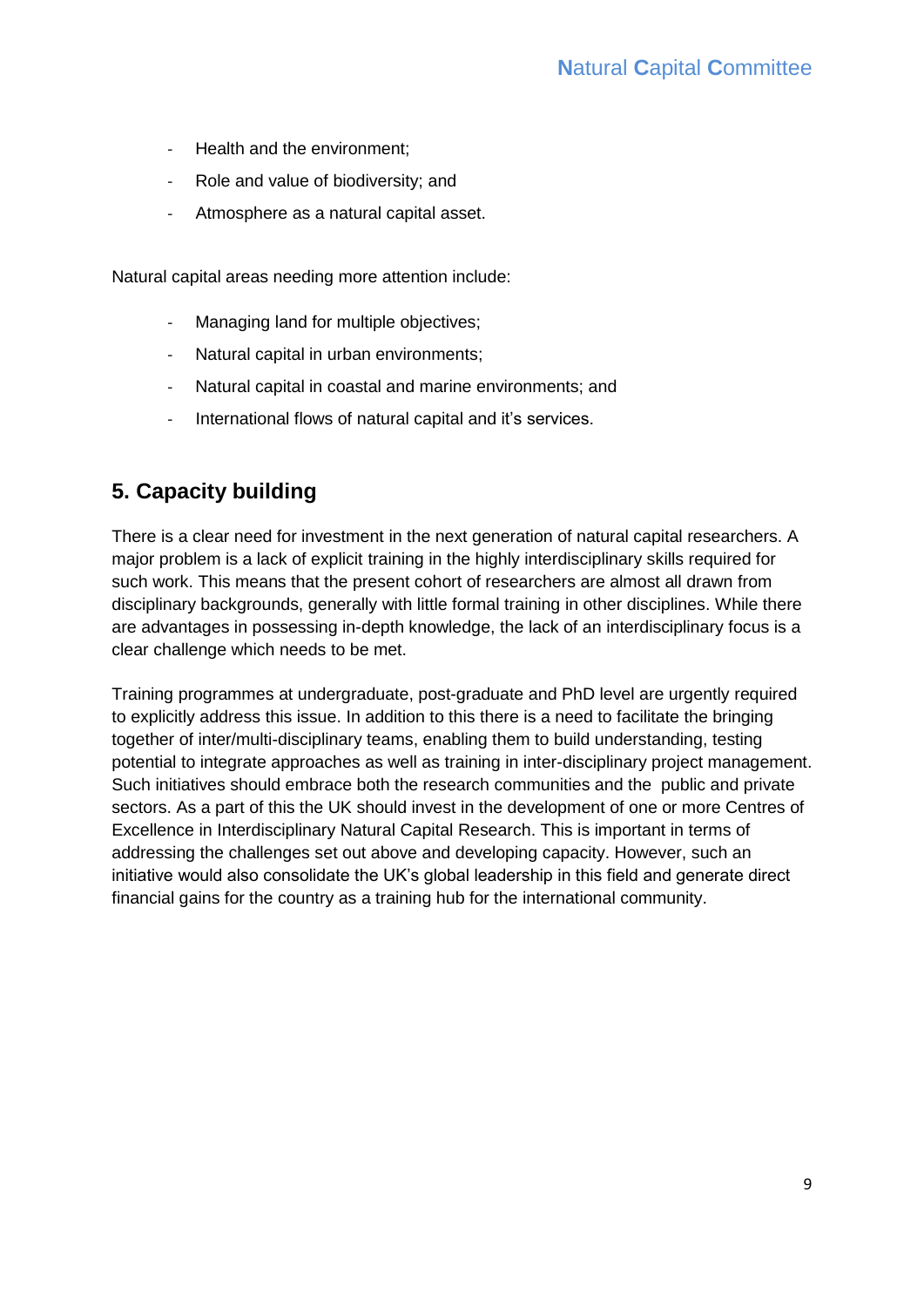## **References**

- Arrow, Kenneth J., Dasgupta, Partha, Goulder, Lawrence H., Mumford, Kevin J. and Oleson, Kirsten (2012) Sustainability and the measurement of wealth, *Environment and Development Economics*, 17(3): 317 – 353, DOI: 10.1017/S1355770X12000137.
- Bateman, I.J., Harwood, A., Mace, G.M., Watson, R., Abson, D.J., Andrews, B., Binner, A., Crowe, A., Day, B.H., Dugdale, S., Fezzi, C., Foden, J., Haines-Young, R., Hulme, M., Kontoleon, A., Lovett, A.A., Munday, P., Pascual, U., Paterson, J., Perino, G., Sen, A., Siriwardena, G., van Soest D., and Termansen, M. (2013) Bringing ecosystem services into economic decision making: Land use in the UK, *Science*, 341: 45-50, 5th July 2013. DOI: 10.1126/science.1234379
- Bateman, I.J., Mace, G.M., Fezzi, C., Atkinson, G. and Turner, R.K. (2011) Economic analysis for ecosystem service assessments, *Environmental and Resource Economics*, 48(2): 177-218, DOI 10.1007/s10640-010-9418-x.
- Defra (2015) *The government's response to the Natural Capital Committee's third State of Natural Capital report*, Department for Environment, Food and Rural Affairs, London, [https://www.gov.uk/government/publications/natural-capital-committees-third-state-of](https://www.gov.uk/government/publications/natural-capital-committees-third-state-of-natural-capital-report-government-response)[natural-capital-report-government-response](https://www.gov.uk/government/publications/natural-capital-committees-third-state-of-natural-capital-report-government-response)
- H.M. Government (2011) The natural choice: Securing the value of nature, *Cm 8082* (The Natural Environment White Paper), The Stationery Office, London, ISBN 9780101808224.
- H.M. Treasury (2003) *The Green Book: Appraisal and Evaluation in Central Government*, The Stationery Office, London, available at<http://greenbook.treasury.gov.uk/>
- NCC (2013) *The State of Natural Capital: Towards a framework for measurement and valuation*, Defra, London, available from [www.naturalcapitalcommittee.org](http://www.naturalcapitalcommittee.org/)
- NCC (2014) Towards a framework for defining and measuring natural capital, *NCC working paper, Number 1*. [www.naturalcapitalcommittee.org](http://www.naturalcapitalcommittee.org/)
- NCC (2015) Protecting and Improving Natural Capital for Prosperity and Wellbeing, *Third state of Natural Capital Report.* [www.naturalcapitalcommittee.org](http://www.naturalcapitalcommittee.org/)
- UK-NEA (2011) *The UK National Ecosystem Assessment: Technical Report*. UNEP-WCMC, Cambridge<http://uknea.unep-wcmc.org/>
- UNU-IHDP and UNEP (2012) *Inclusive Wealth Report 2012: Measuring Progress Towards Sustainability*, Cambridge University Press, Cambridge.
- United Nations Statistical Division (2013). *SEEA Experimental Ecosystem Accounting*, [http://unstats.un.org/unsd/envaccounting/eea\\_white\\_cover.pdf](http://unstats.un.org/unsd/envaccounting/eea_white_cover.pdf)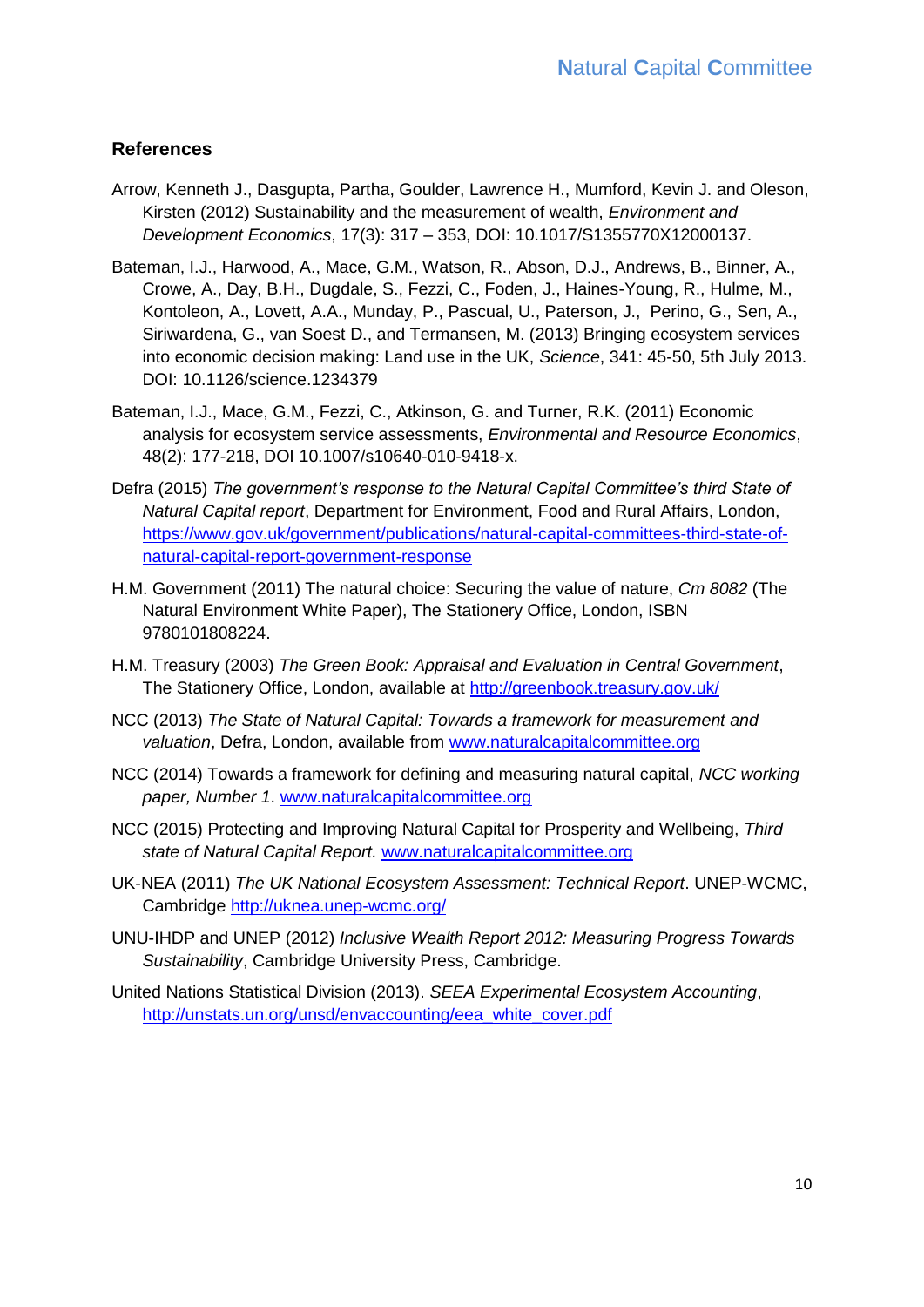## **Annex: Current research initiatives relevant to Natural Capital**

The Natural Capital Committee asked the Research Councils and other bodies to provide information on funding activities which they felt supported research in the natural capital area. The tables below catalogues responses to this initiative regarding ongoing and recent research funding. Where there are joint programmes, these have been assigned to only one Research Council. Government and other bodies also fund a range of research related to natural capital but this is not captured.

#### **Natural Environment Research Council (NERC)**

The following are the key NERC funded programmes that are directly relevant to understanding Natural Capital. However, the vision of NERC is "*To place environmental science at the heart of responsible management of our planet*", with goals to: understand and predict how our planet works; and manage our environment responsibly as we pursue new ways of living, doing business, escaping poverty and growing economies; much of the research and innovation supported by NERC can be considered to support or underpin the NCC's two priority themes. The Biodiversity & Ecosystem Service Sustainability (BESS) programme (with BBSRC) and the Valuing Nature Programme (with BBSRC, ESRC and AHRC) and the previous Valuing Nature Network (VNN) have all made useful contributions here. However, the focus of these programmes has been restricted by available resources which do not reflect the major economic wellbeing values associated with changes in natural capital and have not delivered the tools required for improving decision making in this area.

| <b>Name of initiative</b>                                 | <b>Purpose / objectives</b>                                                                                                                                                                                                                                                                                               | <b>Start</b><br>date | <b>End</b><br>date | <b>Funding amount</b>      |
|-----------------------------------------------------------|---------------------------------------------------------------------------------------------------------------------------------------------------------------------------------------------------------------------------------------------------------------------------------------------------------------------------|----------------------|--------------------|----------------------------|
| <b>Valuing Nature</b><br>Programme<br>(BBSRC, ESRC, AHRC) | Two important research challenges that have emerged from VNN's work are:<br>1.the relationships between ecosystem stocks and services, the<br>identification of so-called 'tipping points' and the links with valuation and<br>natural capital accounting; and<br>2.the relationships between ecosystems and human health | FY 14/15             | FY 19/20           | Approx £7m (at 80%<br>FEC) |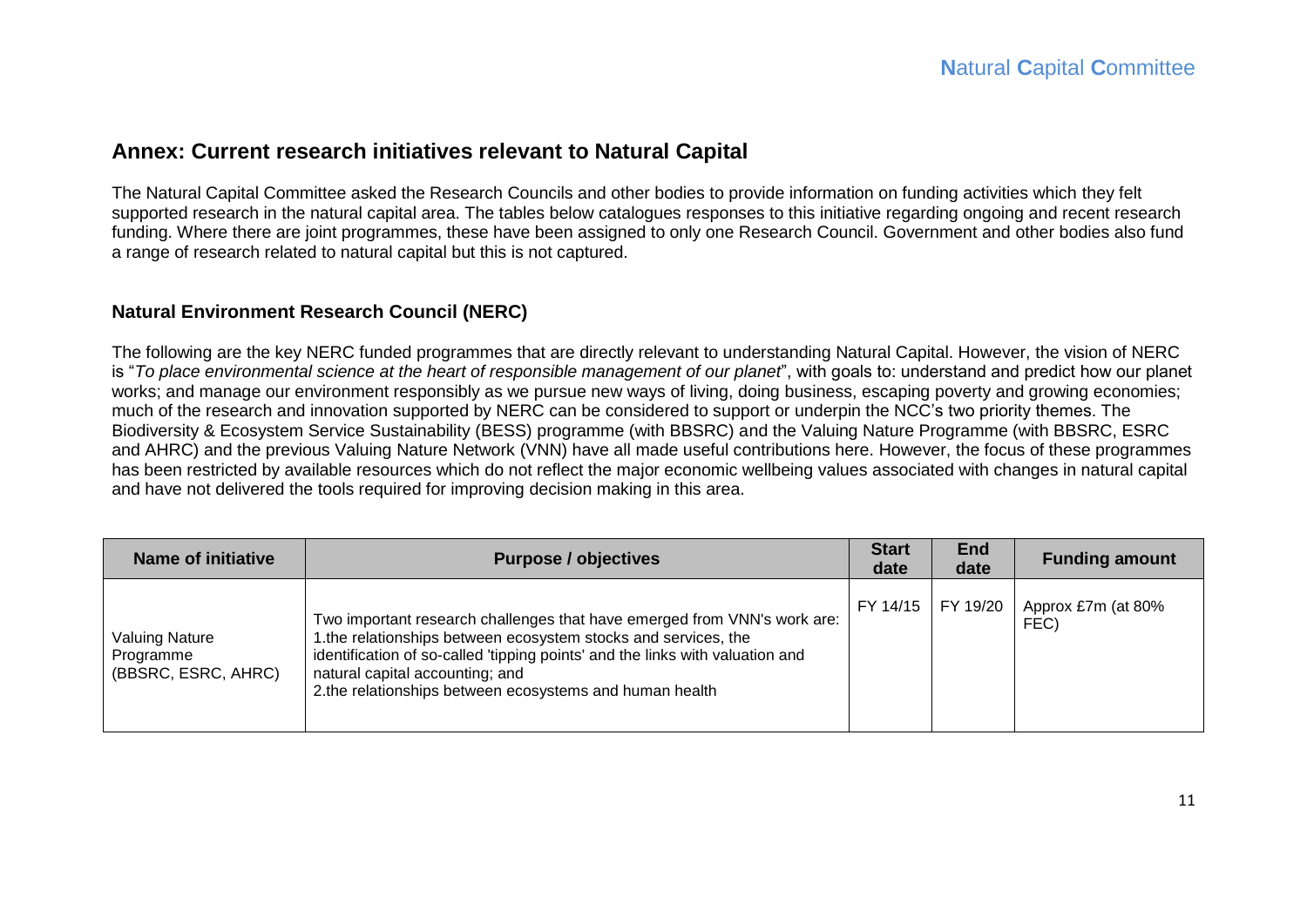| <b>Highlight Topic: Integrated</b><br>dynamics of natural capital<br>systems: bringing the<br>natural environment into<br>economic decision<br>making. | The aim of this research is to develop an integrated model that dynamically<br>couples the multiple components that constitute a natural capital system to<br>the similarly multiple external stressors (or external forcings), and marries<br>processes that operate in the natural environment to economic analyses.<br>Such a model could enable policy and decision makers to quantitatively<br>evaluate the response of that system to actual or hypothetical changes in<br>the external stressors.                                                                                                                                                                                                                                                                                                                                                                               | FY 15/16 | FY 20/21 | £3m (at 80% FEC)   |
|--------------------------------------------------------------------------------------------------------------------------------------------------------|----------------------------------------------------------------------------------------------------------------------------------------------------------------------------------------------------------------------------------------------------------------------------------------------------------------------------------------------------------------------------------------------------------------------------------------------------------------------------------------------------------------------------------------------------------------------------------------------------------------------------------------------------------------------------------------------------------------------------------------------------------------------------------------------------------------------------------------------------------------------------------------|----------|----------|--------------------|
| Valuing Natural Capital in<br>Low Carbon Energy<br>Pathways                                                                                            | This programme seeks to understand the implications for natural capital and<br>the provision of ecosystem services of a range of future energy scenarios,<br>including scenarios that are compatible with the UK's energy policy goals of<br>maintaining energy security, keeping energy affordable and cutting<br>greenhouse gas (GHG) emissions by 80% by 2050.                                                                                                                                                                                                                                                                                                                                                                                                                                                                                                                      | FY 14/15 | FY 22/23 | £1.9m (at 80% FEC) |
| Biodiversity & Ecosystem<br><b>Service Sustainability</b><br>(BESS)<br>(with BBSRC)                                                                    | Improving understanding of the role of biodiversity on ecosystem functioning<br>and service provision at a landscape-scale.<br>Biodiversity & Ecosystem Service Sustainability (BESS) is a six year (2011-<br>2017) research programme, which aims to contribute to our understanding<br>of the functional role of biodiversity in key ecosystem processes.<br>Biodiversity underpins ecosystem goods and services through the functional<br>role it plays within ecosystems. There is increasing concern that the ongoing<br>loss of biodiversity may compromise the provision of ecosystem goods and<br>services in the near future.<br>The BESS programme will undertake research and activities in an integrated<br>way and take a holistic approach to exploring the functional role of<br>biodiversity in UK ecosystems across a range of environmental gradients<br>and scales. | 2011     | 2017     | £13m (at 80% FEC)  |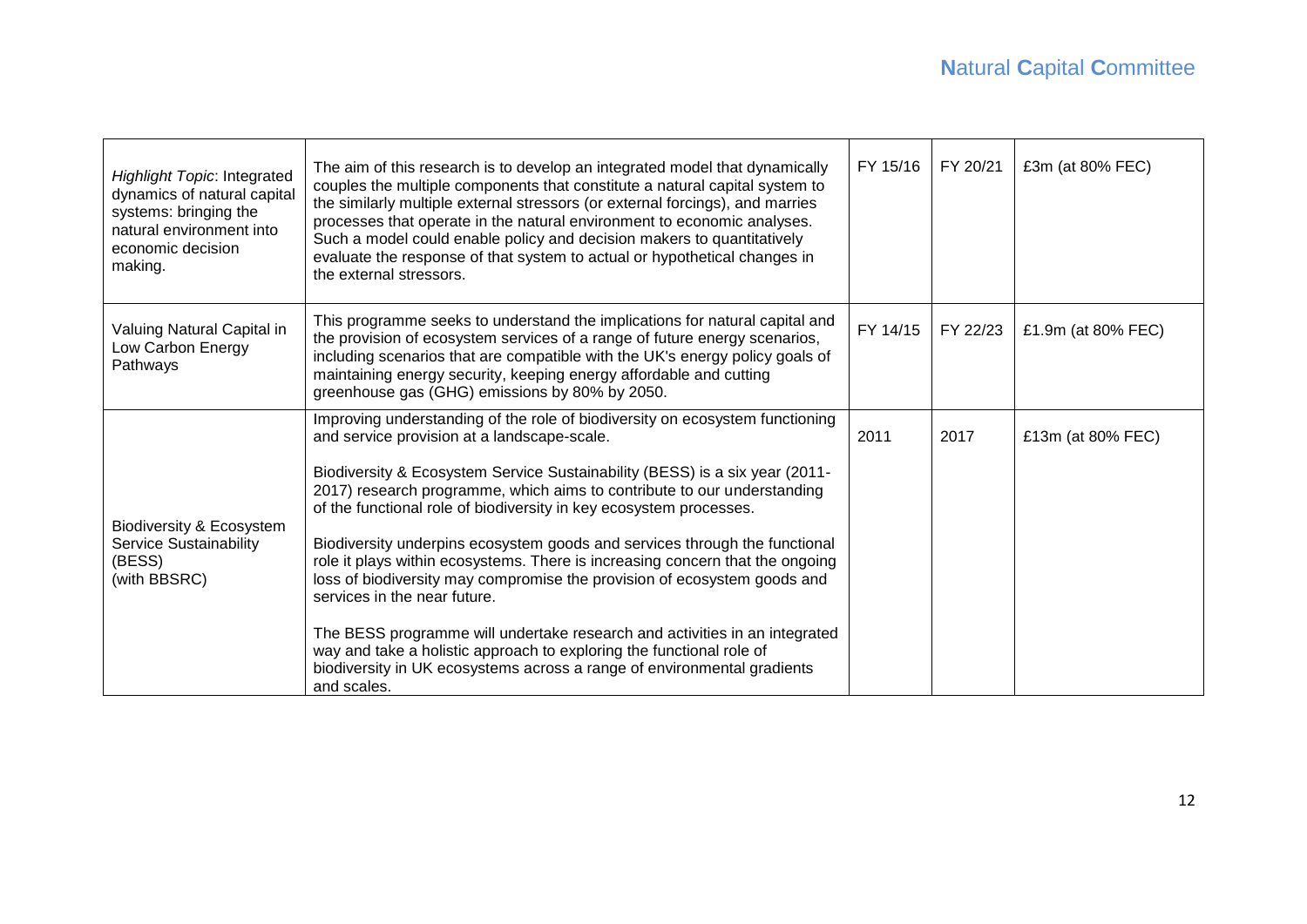| Ecosystem Services for<br>Poverty Alleviation (ESPA)<br>(DFID and ESRC) | ESPA aims to deliver high quality and cutting-edge research that will deliver<br>improved understanding of how ecosystems function, the services they<br>provide, the full value of these services, and their potential role in achieving<br>sustainable poverty reduction. ESPA research will provide the evidence and<br>tools to enable decision makers and end users to manage ecosystems<br>sustainably and in a way that contributes to poverty reduction.                                                                                                                                                                                                        | 2010       | 2019       | £40.5m (at 80% FEC)     |
|-------------------------------------------------------------------------|-------------------------------------------------------------------------------------------------------------------------------------------------------------------------------------------------------------------------------------------------------------------------------------------------------------------------------------------------------------------------------------------------------------------------------------------------------------------------------------------------------------------------------------------------------------------------------------------------------------------------------------------------------------------------|------------|------------|-------------------------|
| Human-modified Tropical<br>Forests                                      | This research programme will integrate experimental and observational data<br>with models to understand the role of biodiversity in major forest<br>biogeochemical cycles, explore the spatial correlations between ecosystem<br>function in terms of biogeochemical cycles and the distribution of species<br>that are of conservation concern, and develop new technological capabilities<br>for sustainable long-term observations of biogeochemical cycling in forests.                                                                                                                                                                                             | 2012       | 2017       | £8m (at 80% FEC)        |
| Antimicrobial Resistance<br>in the Real World                           | The AMR Cross-Council Initiative is led by the Medical Research Council<br>(MRC) and will be delivered via a thematic approach with research to be<br>commissioned under four themes:<br>•Theme 1: Understanding resistant bacteria.<br>•Theme 2: Accelerating therapeutic and diagnostics development.<br>.Theme 3: Understanding the real world interactions.<br>.Theme 4: Behaviour within and beyond the health care setting.<br>Theme 3 of the AMR initiative has been split into three components: indoor<br>environments, outdoor environments and the host microbiome. NERC are<br>leading on a call on the outdoor environment, titled AMR in the Environment. | <b>TBC</b> | <b>TBC</b> | >£3.5m NERC<br>£4m AHRC |
| Changing Water Cycle                                                    | The Changing Water Cycle programme will develop an integrated,<br>quantitative understanding of the changes taking place in the global water<br>cycle, involving all components of the earth system, improving predictions for<br>the next few decades of regional precipitation, evapotranspiration, soil<br>moisture, hydrological storage and fluxes.                                                                                                                                                                                                                                                                                                                | 2009       | 2015       | £10.1m                  |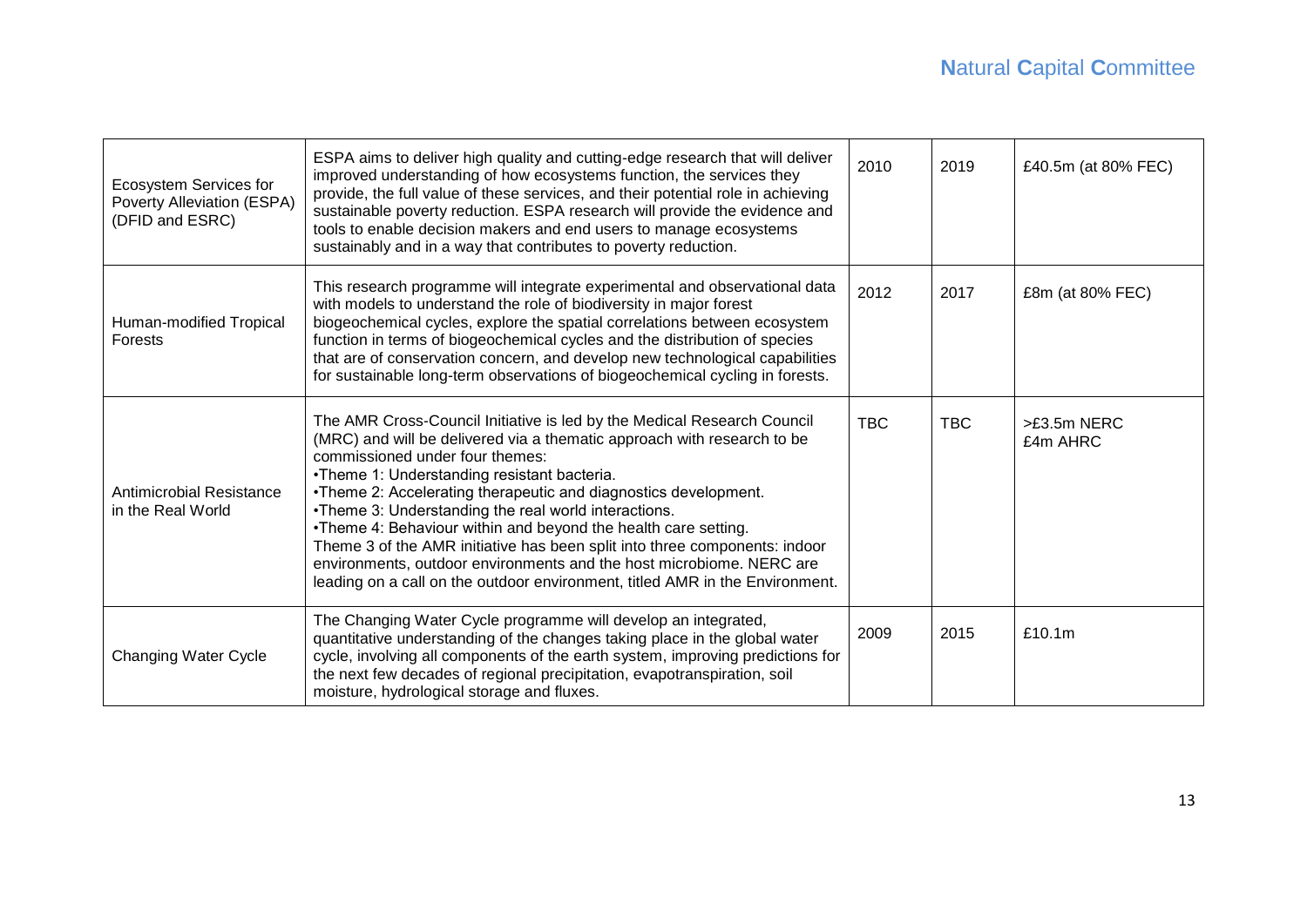| <b>Environmental Exposure &amp;</b><br>Health Initiative (EEHI) | The Environmental Exposure & Health Initiative will provide important new<br>knowledge on the interconnections and pathways between environmental<br>pollutants and interacting stressors, exposure routes and health effects in<br>humans, including variations in susceptibility and the definition of health<br>risks. This integrated understanding is vital for the development of evidence-<br>based policies and practices that will reduce the adverse health effects of<br>contaminated water, land, food or air.<br>This is a joint initiative between the Natural Environment Research Council<br>(NERC), Medical Research Council (MRC), Department of Health (DH),<br>Economic & Social Research Council (ESRC), and Department for<br>Environment, Food & Rural Affairs. The initiative was launched under the<br>umbrella of the Living With Environmental Change (LWEC) partnership and<br>was designed to contribute to the partnership's strategic objective on<br>protecting human, plant and animal health from diseases, pests and<br>environmental hazards | 2009 | 2015 | £7m                                                                                                                                                |
|-----------------------------------------------------------------|----------------------------------------------------------------------------------------------------------------------------------------------------------------------------------------------------------------------------------------------------------------------------------------------------------------------------------------------------------------------------------------------------------------------------------------------------------------------------------------------------------------------------------------------------------------------------------------------------------------------------------------------------------------------------------------------------------------------------------------------------------------------------------------------------------------------------------------------------------------------------------------------------------------------------------------------------------------------------------------------------------------------------------------------------------------------------------|------|------|----------------------------------------------------------------------------------------------------------------------------------------------------|
| Environmental<br>Microbiology & Human<br>Health                 | The vision of this programme is to provide the scientific evidence to support<br>fast and efficient identification of pathogenic/allergenic microorganisms and<br>biological material in environmental media which can be used in appropriate<br>tools and models for the protection of public health.<br>The programme will cover process and modelling studies in freshwater and<br>coastal waters and for bioaerosols, and develop advanced techniques to<br>improve the speed, accuracy and reproducibility of molecular methods and<br>address the problem of counting non-viable organisms through culture<br>methods, as appropriate.                                                                                                                                                                                                                                                                                                                                                                                                                                     | 2015 | 2019 | This £5.15m programme<br>is co-funded by the<br>Defence Science &<br><b>Technology Laboratory</b><br>(Dstl) and Food<br>Standards Agency<br>(FSA). |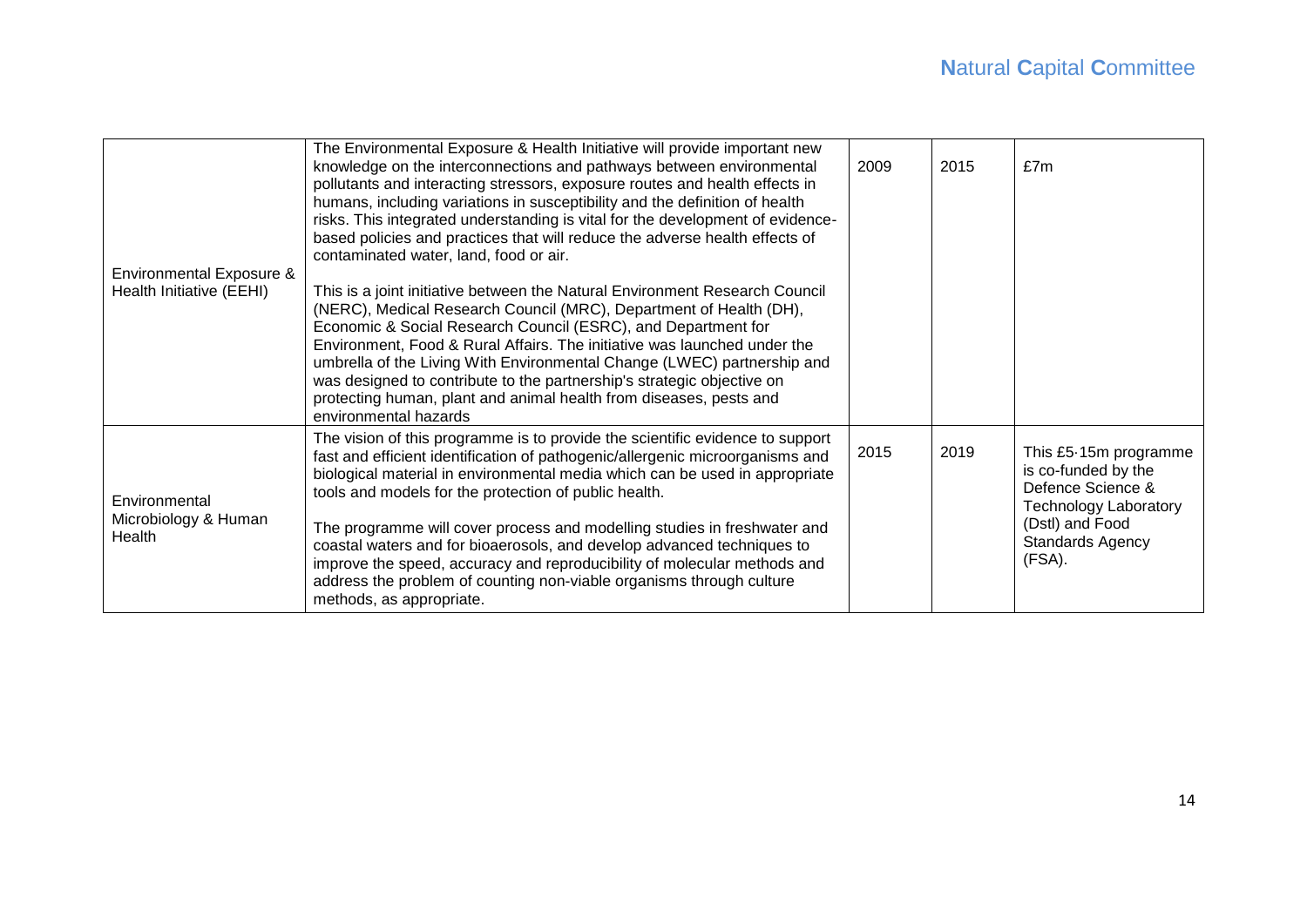| Environmental & Social<br>Ecology of Human<br>Infectious Diseases (ESEI) | The Environmental & Social Ecology of Human Infectious Diseases<br>programme will enable society to respond proactively to the threat from<br>novel pathogens and emerging infections by generating knowledge on the<br>ways in which the natural and social environments affect the emergence and<br>spread of infectious disease. The programme recognises that important new<br>insights into the drivers and control of infectious diseases in human<br>populations can only be achieved by taking a holistic systems approach.<br>This a joint initiative between NERC, MRC, ESRC and BBSRC and has<br>been designed to contribute to the NERC Environment, Pollution & Human<br>Health theme and the Living With Environmental Change (LWEC) strategic<br>objective on protecting human, plant and animal health from diseases, pests<br>and environmental hazards.                                                                                                                   | 2009 | 2017 | Approximately £10m<br>total, £4m from NERC.              |
|--------------------------------------------------------------------------|---------------------------------------------------------------------------------------------------------------------------------------------------------------------------------------------------------------------------------------------------------------------------------------------------------------------------------------------------------------------------------------------------------------------------------------------------------------------------------------------------------------------------------------------------------------------------------------------------------------------------------------------------------------------------------------------------------------------------------------------------------------------------------------------------------------------------------------------------------------------------------------------------------------------------------------------------------------------------------------------|------|------|----------------------------------------------------------|
| <b>Future Climate for Africa</b><br>(FCFA)                               | Future Climate for Africa (FCFA), is a new five-year international research<br>programme jointly funded by the UK's Department for International<br>Development (DFID) and the Natural Environment Research Council<br>(NERC). The Programme will support research to better understand climate<br>variability and change across sub-Saharan Africa. Its focus will be on<br>advancing scientific knowledge, understanding and prediction of African<br>climate variability and change on 5 to 40 year timescales, together with<br>support for better integration of science into longer-term decision making,<br>leading to improved climate risk management and the protection of lives and<br>livelihoods.<br>FCFA projects will be delivered through collaborative partnerships of the<br>world's best researchers. The programme's success will be measured by the<br>way that its research generates new knowledge which can be used to<br>benefit the poor in a sustainable manner. | 2014 | 2019 | £20m, 5 year research<br>programme, joint NERC/<br>DFID. |
| Flooding from Intense<br>Rainfall                                        | To reduce the risks of damage and loss of life caused by surface water and<br>flash floods through improved identification, characterisation and prediction<br>of interacting meteorological, hydrological and hydro-morphological<br>processes that contribute to flooding associated with high-intensity rainfall<br>events.                                                                                                                                                                                                                                                                                                                                                                                                                                                                                                                                                                                                                                                              | 2012 | 2017 | £5.2m.                                                   |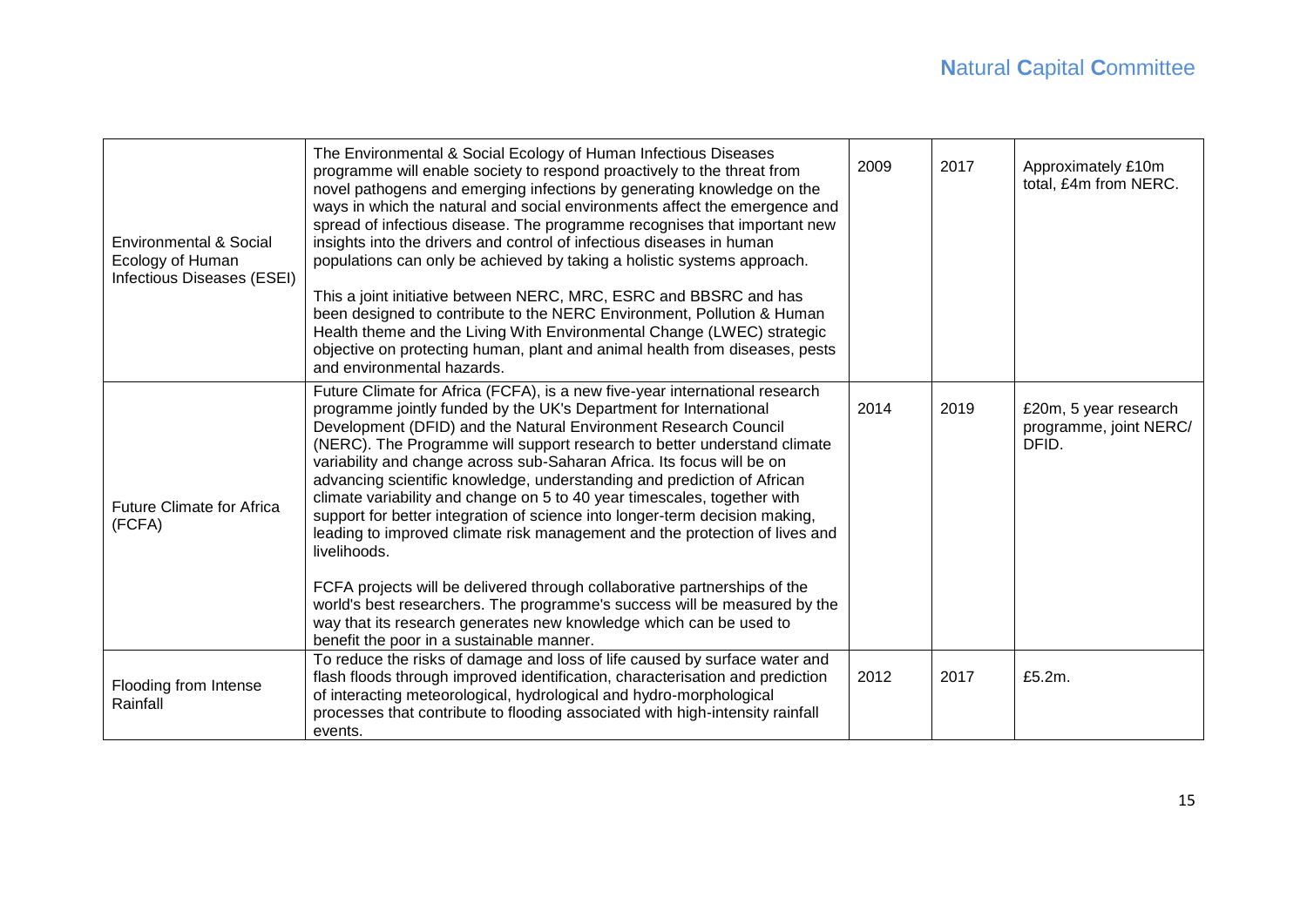| <b>Land Based Renewables</b>                                                  | By 2020, the proposed EU requirement is that the UK meets 15% of its final<br>energy demand from renewable sources, which equates to around 40% for<br>electricity. There is an urgent research need to understand the<br>environmental implications of this requirement.                                                                                                                                                                                                                                     | 2009 | 2014 | £2.4m which includes a<br>£350k investment from<br>Shell UK |
|-------------------------------------------------------------------------------|---------------------------------------------------------------------------------------------------------------------------------------------------------------------------------------------------------------------------------------------------------------------------------------------------------------------------------------------------------------------------------------------------------------------------------------------------------------------------------------------------------------|------|------|-------------------------------------------------------------|
|                                                                               | This programme seeks to develop an integrated, quantitative understanding<br>of the consequences of using land for renewable energy production on the<br>resilience of terrestrial and freshwater ecosystems.                                                                                                                                                                                                                                                                                                 |      |      |                                                             |
| <b>Macronutrient Cycles</b>                                                   | The overall goal of the Macronutrient Cycles programme is to quantify the<br>scales (magnitude and spatial/temporal variation) of N and P fluxes and<br>nature of transformations through the catchment under a changing climate<br>and perturbed C cycle.                                                                                                                                                                                                                                                    | 2011 | 2015 | £9.5m                                                       |
| Marine Ecosystems                                                             | The goal of this programme is to address key knowledge gaps in marine<br>ecosystems research by combining existing long-term data with new field-<br>based and experimental observations. This, along with recent theoretical<br>advances from marine and terrestrial ecology, will facilitate the development<br>of more realistic marine ecosystem models, which in turn will help explore<br>the impact of environmental change on marine ecosystems, including testing<br>potential management solutions. | 2013 | 2018 | £6m                                                         |
| Mathematics & Informatics<br>for Environmental Omic<br>Data Synthesis (Omics) | The programme aims to develop the fundamental knowledge needed to<br>integrate large volumes of genomic, transcriptomic, proteomic and<br>metabolomic data into wider environmental analyses to address new<br>research questions. Another major aim of the programme is to promote the<br>development of omic informatics as a professional niche within<br>environmental research.                                                                                                                          | 2012 | 2019 | £4m                                                         |
| Probability, Uncertainty &<br><b>Risk in the Environment</b><br>(PURE)        | The aim of the PURE programme is to improve the assessment and<br>quantification of uncertainty and risk in natural hazards by developing new<br>methods and demonstrating their applicability to enhance the uptake of<br>natural hazards science.                                                                                                                                                                                                                                                           | 2012 | 2016 | £6.8m                                                       |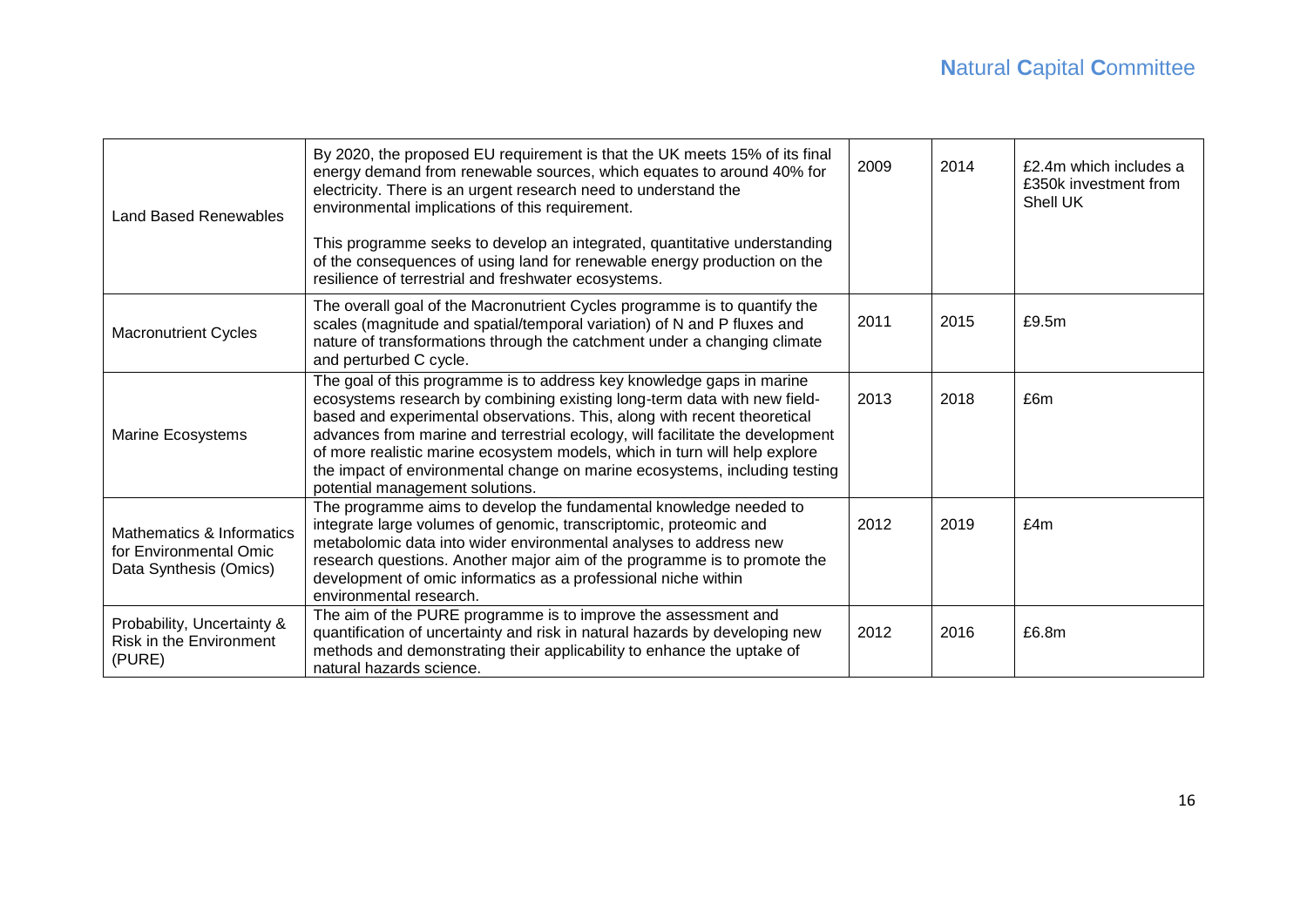| Radioactivity & the<br>Environment (RATE)                                        | There are many important reasons to expand UK research on radioactivity in<br>the environment. In response to tough targets for reduction of greenhouse<br>gas emissions, it is possible that a new generation of nuclear power plants<br>may be commissioned in the UK and elsewhere. The UK faces serious<br>legacy issues associated with radioactive waste and contaminated sites; and<br>there has been a recent change in paradigm for environmental protection<br>from radiation.                                                                                                                                          | 2013 | 2018 | £5m                                                                                                                       |
|----------------------------------------------------------------------------------|-----------------------------------------------------------------------------------------------------------------------------------------------------------------------------------------------------------------------------------------------------------------------------------------------------------------------------------------------------------------------------------------------------------------------------------------------------------------------------------------------------------------------------------------------------------------------------------------------------------------------------------|------|------|---------------------------------------------------------------------------------------------------------------------------|
|                                                                                  | To address this, NERC is commissioning a £5m, five-year capacity-building<br>research programme - Radioactivity & the Environment - with projects<br>planned to run between 2013-14 and 2017-18. It will form part of the NERC<br>contribution to the wider RCUK Energy Programme                                                                                                                                                                                                                                                                                                                                                 |      |      |                                                                                                                           |
| Resource Recovery From<br>Waste: Challenges for the<br>health of the environment | This £7.2m, five-year programme aims to deliver the science needed to<br>accomplish a paradigm shift in the recovery of resources from waste. This<br>will be driven environmental benefits (integrated across air, soil and water<br>resources, and biodiversity), and societal ones (including improved human<br>health, informed decision-making, new business models, commercial and<br>broader export potential), rather than by economics alone. The programme<br>will also forge new thinking that goes beyond carbon to understand waste as<br>a resource from the perspective of ecological rather than carbon outcomes. | 2012 | 2018 | £7.2m                                                                                                                     |
| Soil Security                                                                    | The overarching aim of the Soil Security programme is to deliver improved<br>forecasts of the response of the soils system to changes in climate,<br>vegetation or management at scales of analysis which match the scale of<br>decision making.<br>This will be achieved by addressing the following goals to gain an integrated<br>and predictive understanding of (i) the ability of soils to perform multiple                                                                                                                                                                                                                 | 2013 | 2018 | £8m funded by NERC,<br>BBSRC, Defra and<br>Scottish Government.                                                           |
|                                                                                  | functions in different contexts and at different scales, and (ii) their ability to<br>resist, recover and adapt to perturbations, such as those caused by land use<br>change and extreme climatic events.                                                                                                                                                                                                                                                                                                                                                                                                                         |      |      |                                                                                                                           |
| Sustainable Aquaculture                                                          | In the UK, the EU's biggest producer of finfish, the value of aquaculture is<br>greater than £580m per year and rising - of the same order as the value of<br>wild capture fisheries at £770m per year. This paradigm shift in resource use<br>requires underpinning by fundamental environmental and bioscience<br>research to understand and manage the interactions between the                                                                                                                                                                                                                                                | 2014 | 2017 | £6m funded by BBSRC,<br>NERC, Cefas, AFBI and<br>Marine Scotland. The<br><b>Food Standards Agency</b><br>(FSA) and FSA in |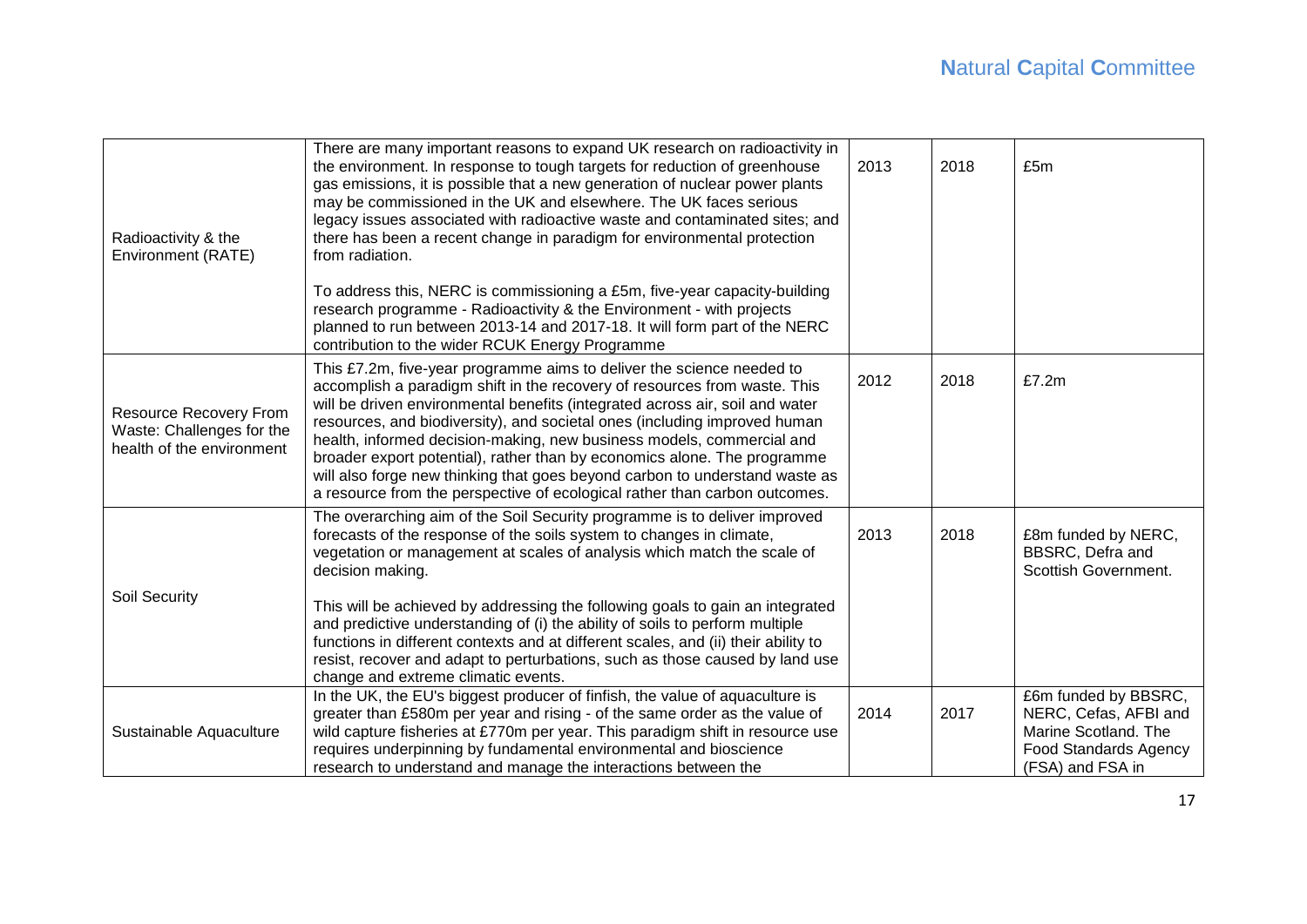|                                                                    | ecosystem and the industry. This is required to protect natural capital and<br>human health, to better understand the resilience of aquatic ecosystems to<br>pressures from aquaculture, and to ensure that production can be increased<br>sustainably to meet the growing need for highly nutritious protein and lipid,<br>while also addressing societal environmental concerns.                                                                                                                                                                                                                                                                                                                                                                                                                                                                                                                                                                                      |      |      | Scotland have also<br>indicated that they will<br>consider co-funding<br>contributions on a case-<br>by-case basis.                                                                                           |
|--------------------------------------------------------------------|-------------------------------------------------------------------------------------------------------------------------------------------------------------------------------------------------------------------------------------------------------------------------------------------------------------------------------------------------------------------------------------------------------------------------------------------------------------------------------------------------------------------------------------------------------------------------------------------------------------------------------------------------------------------------------------------------------------------------------------------------------------------------------------------------------------------------------------------------------------------------------------------------------------------------------------------------------------------------|------|------|---------------------------------------------------------------------------------------------------------------------------------------------------------------------------------------------------------------|
| <b>UK Droughts &amp; Water</b><br>Scarcity                         | The UK Droughts & Water Scarcity research programme is a five-year<br>interdisciplinary, £12m+ NERC programme in collaboration with ESRC,<br>EPSRC, BBSRC and AHRC. It will support improved decision-making in<br>relation to droughts and water scarcity by providing research that identifies,<br>predicts and responds to the interrelationships between their multiple drivers<br>and impacts.                                                                                                                                                                                                                                                                                                                                                                                                                                                                                                                                                                     | 2013 | 2018 | Up to £12m. NERC is<br>investing £6.5m.<br>Additional funds in the<br>region of £5.5m are<br>being sought from the<br>other research councils<br>in the partnership.                                          |
| Understanding &<br>Sustaining Brazilian Biome<br><b>Resources</b>  | The Understanding & Sustaining Brazilian Biome Resources programme<br>seeks to improve our understanding of the role of biodiversity in the<br>functioning of ecosystems; the drivers and impacts of change; and options<br>for management and restoration, within Brazilian biomes. It is jointly funded<br>by NERC and the São Paulo Research Foundation (FAPESP). The UK<br>supports the programme through the Newton Fund, which forms part of the<br>UK government's Official Development Assistance (ODA) commitment.                                                                                                                                                                                                                                                                                                                                                                                                                                             | 2015 | 2019 | NERC will provide up to<br>£2m (80 per cent FEC)<br>to eligible UK-based<br>researchers and<br>FAPESP will provide up<br>to R\$8m (approximately<br>£2m) to eligible São<br>Paulo State-based<br>researchers. |
| Unlocking the Potential for<br>Groundwater for the Poor<br>(UPGro) | Unlocking the Potential of Groundwater for the Poor (UPGro), is a new<br>seven-year international research programme which is jointly funded by UK's<br>Department for International Development (DFID), Natural Environment<br>Research Council (NERC) and in principle the Economic and Social<br>Research Council (ESRC). It focuses on improving the evidence base<br>around groundwater availability and management in Sub-Saharan Africa<br>(SSA) to enable developing countries and partners in SSA to use<br>groundwater in a sustainable way in order to benefit the poor.<br>UPGro projects will be interdisciplinary, linking the social and natural<br>sciences to address this challenge. They will be delivered through<br>collaborative partnerships of the world's best researchers. The programme's<br>success will be measured by the way that its research generates new<br>knowledge which can be used to benefit the poor in a sustainable manner. | 2012 | 2019 | £12m over 7 years.                                                                                                                                                                                            |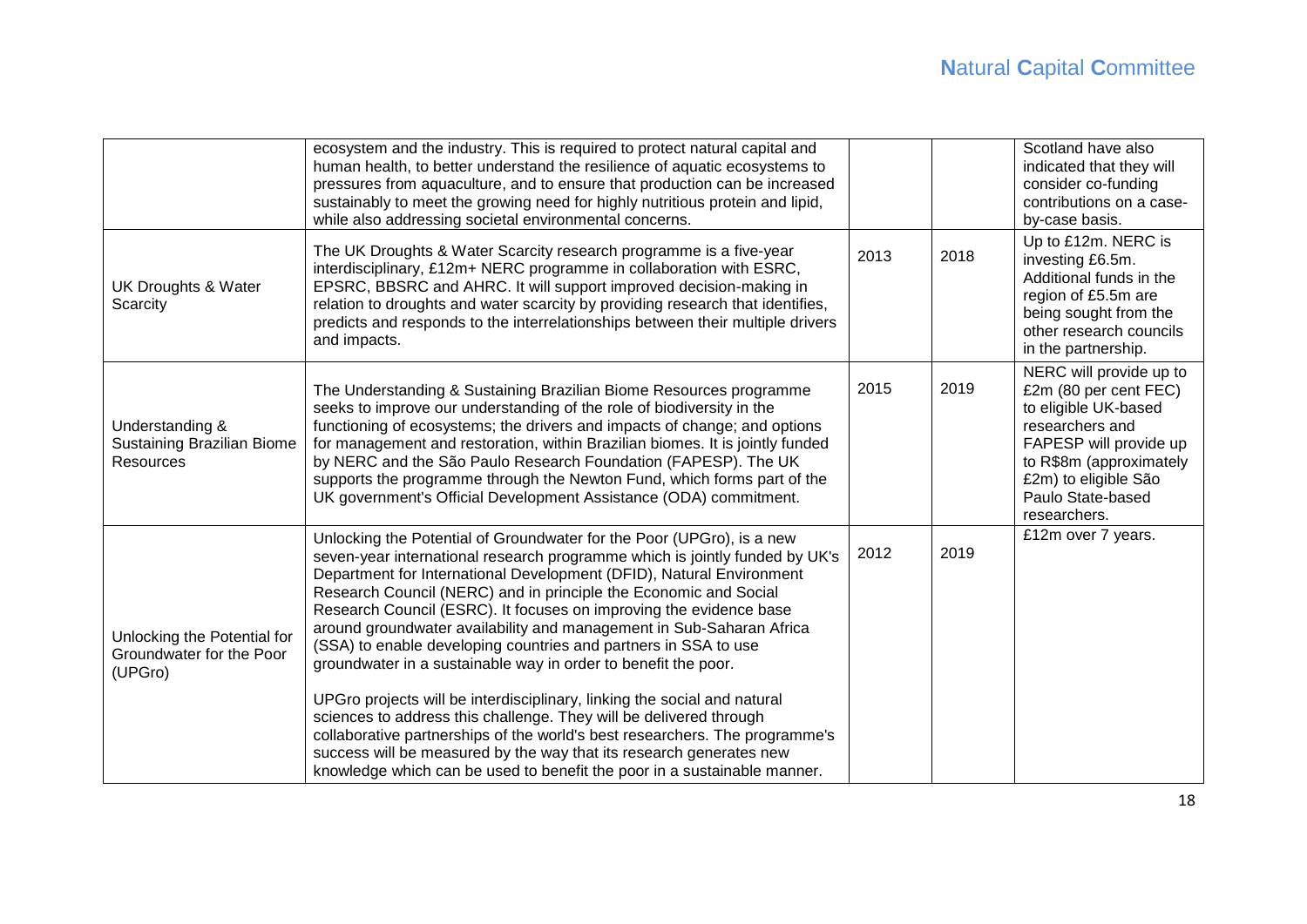| <b>Using Critical Zone</b><br>Science to Understand<br>Sustaining the Ecosystem<br>Service of Soil & Water<br>(CZO) | This is a joint programme between NERC and the National Natural Science<br>Foundation of China (NSFC) to understand and seek ways to address the<br>challenges faced for the delivery of China's ecosystems services in<br>association with their agricultural production and urbanisation. Resilience of<br>these services will be key to the health and well-being of China's on-going<br>land and water use transitions, and can best be understood by looking at<br>these services in the context of the critical zone and the interdisciplinary<br>science required to address it. This programme is supported by the UK<br>through the Newton Fund which forms part of the UK governments Official<br>Development Assistance (ODA).                   | 2015 | 2018 | NERC have a budget of<br>£3m to fund eligible UK-<br>based researchers and<br>NSFC have a budget of<br>60m RMB to fund<br>eligible Chinese-based<br>researchers.                                                     |
|---------------------------------------------------------------------------------------------------------------------|-------------------------------------------------------------------------------------------------------------------------------------------------------------------------------------------------------------------------------------------------------------------------------------------------------------------------------------------------------------------------------------------------------------------------------------------------------------------------------------------------------------------------------------------------------------------------------------------------------------------------------------------------------------------------------------------------------------------------------------------------------------|------|------|----------------------------------------------------------------------------------------------------------------------------------------------------------------------------------------------------------------------|
| Atmospheric Pollution &<br>Human Health in a<br><b>Developing Megacity</b>                                          | This programme will have two streams of activity looking at urban air<br>pollution and its impact on health in a Chinese megacity, and urban air<br>pollution and its impact on health in an Indian megacity.                                                                                                                                                                                                                                                                                                                                                                                                                                                                                                                                               | 2014 | 2020 | £5.5m is available for<br>research in China, with<br>£3m from the Newton<br>Fund (£2m for NERC<br>and £1m for MRC).<br>£5.5m is available for<br>research in India, with<br>£3m from the Newton<br>Fund (NERC only). |
| Drivers of Variability in<br><b>Atmospheric Circulation</b>                                                         | Improved prediction of the European climate is critical for the UK. The<br>impacts of unusual weather episodes such as the 2003 heat wave, 2010<br>cold winter and 2012 wet summer were felt across society and the economy.<br>Recent developments in observation, modelling and data reanalyses provide<br>an exceptional scientific opportunity to increase understanding of the causes<br>and predictability of these unusual seasons.<br>This £2.5m programme will establish the underlying processes and<br>mechanisms that underpin regional climate variability, assess the<br>representation of those processes in climate models, and develop<br>improvements to the models and hence regional climate predictions from<br>months to years ahead. | 2014 | 2018 | £2.5m from NERC.                                                                                                                                                                                                     |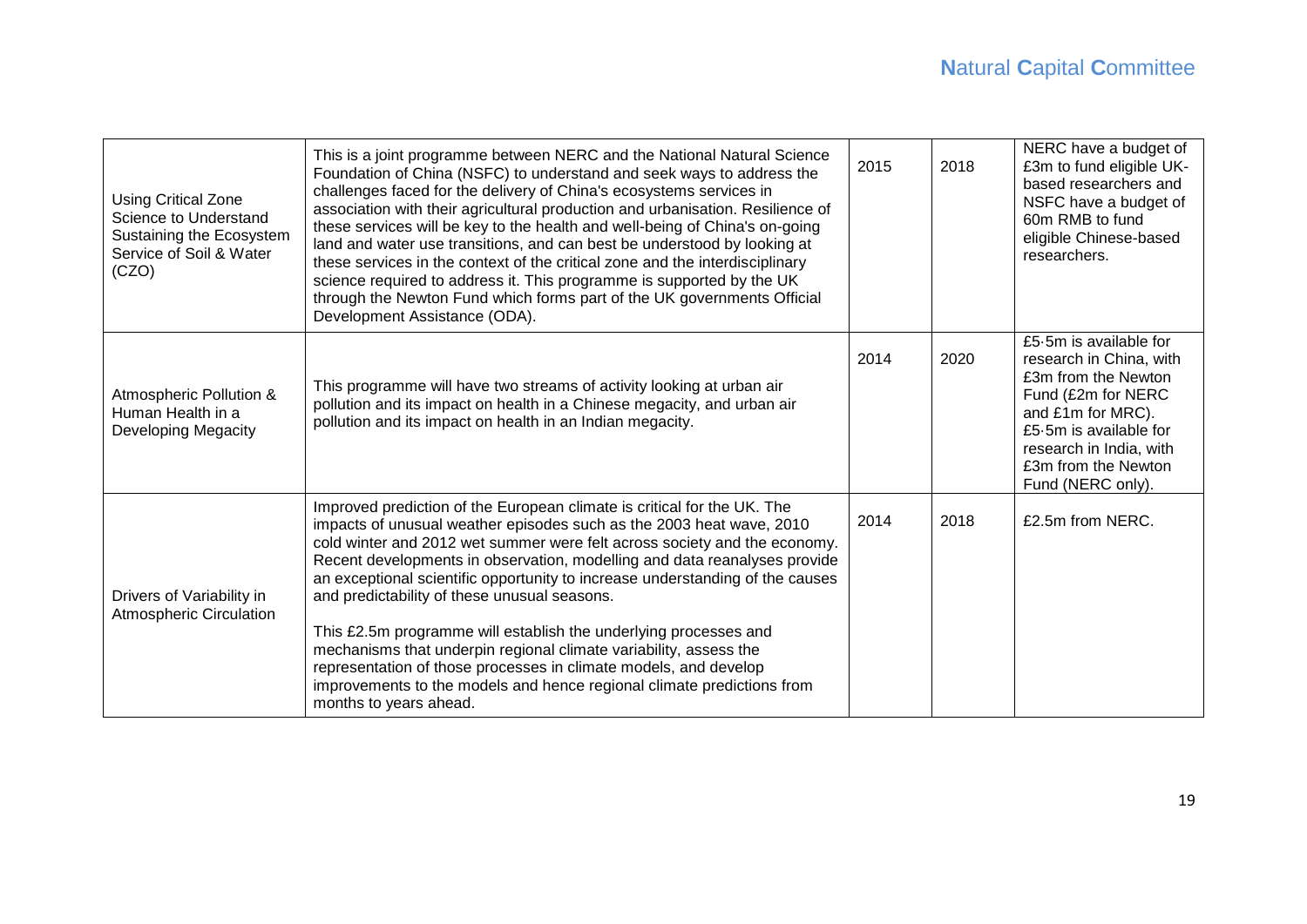|                                                 | Joint call between the Belmont Forum and the Agriculture, Food Security &<br>Climate Change Joint Programming Initiative (FACCE-JPI). UK partners are<br>NERC, BBSRC and ESRC.                                                                                                                                                                                                                                                                                                                                                                        | 2014 | 2019 | €10.5m |
|-------------------------------------------------|-------------------------------------------------------------------------------------------------------------------------------------------------------------------------------------------------------------------------------------------------------------------------------------------------------------------------------------------------------------------------------------------------------------------------------------------------------------------------------------------------------------------------------------------------------|------|------|--------|
| Food Security and Land<br>Use Change Programme. | To increase scientific understanding of the dynamic multiple scale<br>interactions between food security and land use in the context of global<br>change, and the consequences of these interactions for climate, ecosystems<br>and social systems, including their economic and cultural dimensions.<br>The call emphasises three fundamental topics:<br>• Land use change impacts on food systems.<br>• Food systems dynamics as driver of land use changes.<br>• Feedback loop interactions between land use change and food security<br>dynamics. |      |      |        |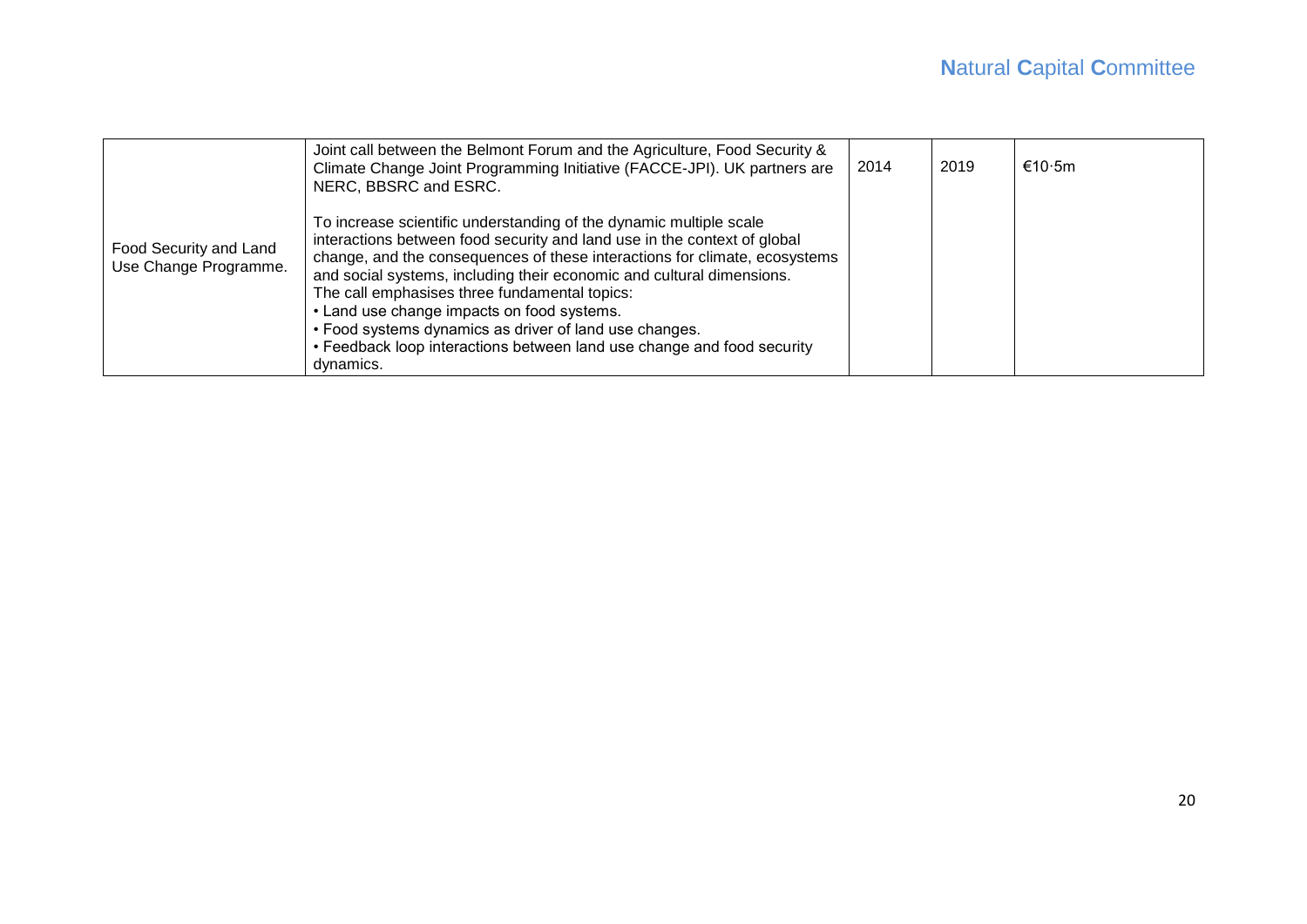# **Biotechnology & Biological Sciences Research Council (BBSRC)**

| <b>Name of initiative</b>                                                                                                                                          | <b>Purpose/objectives</b>                                                                                                                                                                                                                                                                                                                                                                                                                                                                                                                                                                                                                                                                                                                                                                                                                        | <b>Start</b><br>date | <b>End</b><br>date | <b>Funding amount</b> |
|--------------------------------------------------------------------------------------------------------------------------------------------------------------------|--------------------------------------------------------------------------------------------------------------------------------------------------------------------------------------------------------------------------------------------------------------------------------------------------------------------------------------------------------------------------------------------------------------------------------------------------------------------------------------------------------------------------------------------------------------------------------------------------------------------------------------------------------------------------------------------------------------------------------------------------------------------------------------------------------------------------------------------------|----------------------|--------------------|-----------------------|
| <b>Insect Pollinators</b><br>Initiative<br>(IPI)<br>(also DEFRA, NERC,<br>Scottish Government and<br><b>Wellcome Trust)</b>                                        | To promote innovative research aimed at understanding and mitigating the<br>biological and environmental factors that adversely affect insect pollinators.<br>To provide an evidence base to inform the conservation of wild insect<br>pollinators and to improve the husbandry of managed species, in order to<br>avoid the potentially catastrophic loss of the ecosystem services they provide.<br>To provide a basis for reducing current declines and sustaining healthy and<br>diverse populations of pollinating insects for the future.                                                                                                                                                                                                                                                                                                  | 2010/11              | 2015/16            | £10m                  |
| <b>Tree Health and Plant</b><br><b>Biosecurity Initiative</b><br>(THAPBI)<br>(also DEFRA, ESRC,<br>Forestry Commission,<br><b>NERC and Scottish</b><br>Government) | To support the health and resilience of UK trees and woodlands, and of their<br>associated biodiversity and ecosystems services.<br>To generate natural and social scientific knowledge to inform the development<br>of innovative ways of addressing current and emerging threats to trees and<br>woodland ecosystems from pathogens and pests.<br>To support the future health and resilience of trees, woodlands and their<br>associated ecosystems.<br>To facilitate collaboration between specialists in tree or forest research, and<br>leading-edge scientists from the wider natural, biological, social, economic or<br>other relevant research communities.<br>To encourage and make best use of interdisciplinary and systems<br>approaches, and improve the impact and integration of social research and<br>economics in this area. | 2014/15              | 2018/19            | £9m                   |
| <b>Soil and Rhizosphere</b><br>Interactions for<br><b>Sustainable Agri-</b><br>ecosystems                                                                          | To improve understanding of agricultural soil and rhizosphere interactions to<br>underpin the development of sustainable agricultural ecosystems ('agri-<br>ecosystems').                                                                                                                                                                                                                                                                                                                                                                                                                                                                                                                                                                                                                                                                        | 2014/15              | 2019/20            | £5m                   |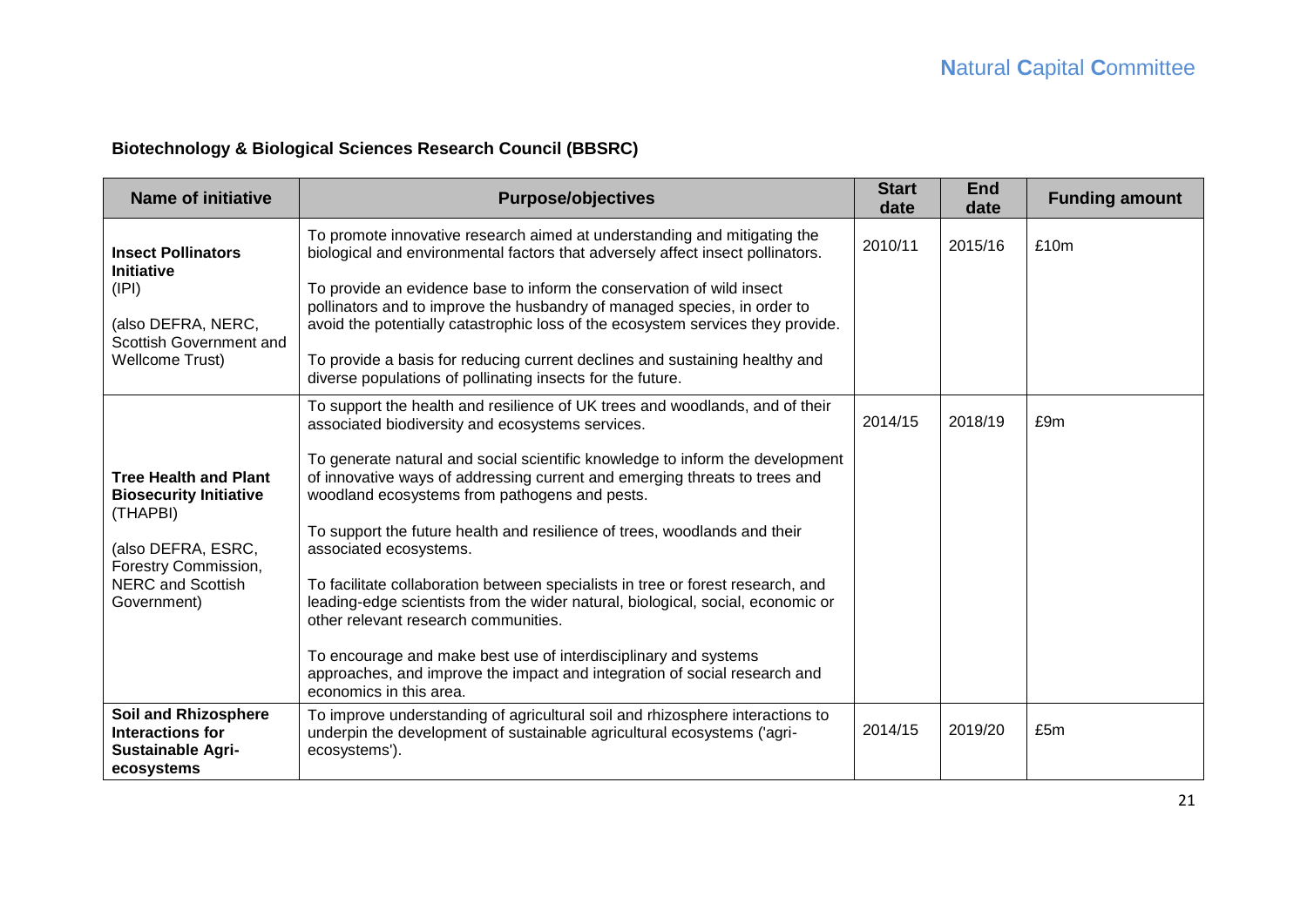| (SARISA)                                                                      | To encourage proposals that link the development of specific agricultural<br>innovations with agri-ecosystems approaches to analyse the potential                                                                                                                                                                                                                                                                                                                                  |         |         |      |
|-------------------------------------------------------------------------------|------------------------------------------------------------------------------------------------------------------------------------------------------------------------------------------------------------------------------------------------------------------------------------------------------------------------------------------------------------------------------------------------------------------------------------------------------------------------------------|---------|---------|------|
| (also NERC)                                                                   | benefits.                                                                                                                                                                                                                                                                                                                                                                                                                                                                          |         |         |      |
|                                                                               | To encourage proposals that draw on the combined expertise of bioscientists<br>and environmental scientists, and those that link scales of research<br>(laboratory/field/landscape).                                                                                                                                                                                                                                                                                               |         |         |      |
|                                                                               | To integrate biological, environmental and social sciences to support<br>interdisciplinary projects addressing one or more of the following themes<br>(these are all interlinked and proposals that address aspects of more than one<br>theme are strongly encouraged):                                                                                                                                                                                                            | 2016/17 | 2021/22 | £14m |
| <b>Resilience of the UK</b><br>Food System in a<br><b>Global Context</b>      | 1. Optimising the productivity, resilience and sustainability of<br>agricultural systems and landscapes<br>At the core of this theme is understanding the relationship and trade-offs<br>between resilience, sustainability to deliver production systems balancing the<br>provision of food with other ecosystem services. This will help address the<br>challenge of feeding a growing population sustainably; ensuring improved<br>environmental, social and economic outcomes. |         |         |      |
| (also ESRC, NERC,<br>DEFRA, Food Standards<br>Agency, Scottish<br>Government) | 2. Optimising resilience of food supply chains both locally and globally<br>This theme is focused on understanding the economic, environmental,<br>biological and social factors affecting the food supply chain, and the interplay<br>between these, to increase resilience of the food system at a local-to-global<br>level.                                                                                                                                                     |         |         |      |
|                                                                               | 3. Influencing food choice for health, sustainability and resilience at the<br>individual and household level<br>Central to this theme is understanding the drivers behind food choices and<br>how these impact on the wider food system and production, in order to identify<br>interventions that result in in provision of nutritious and sustainable food in<br>more resilient and equitable ways.                                                                             |         |         |      |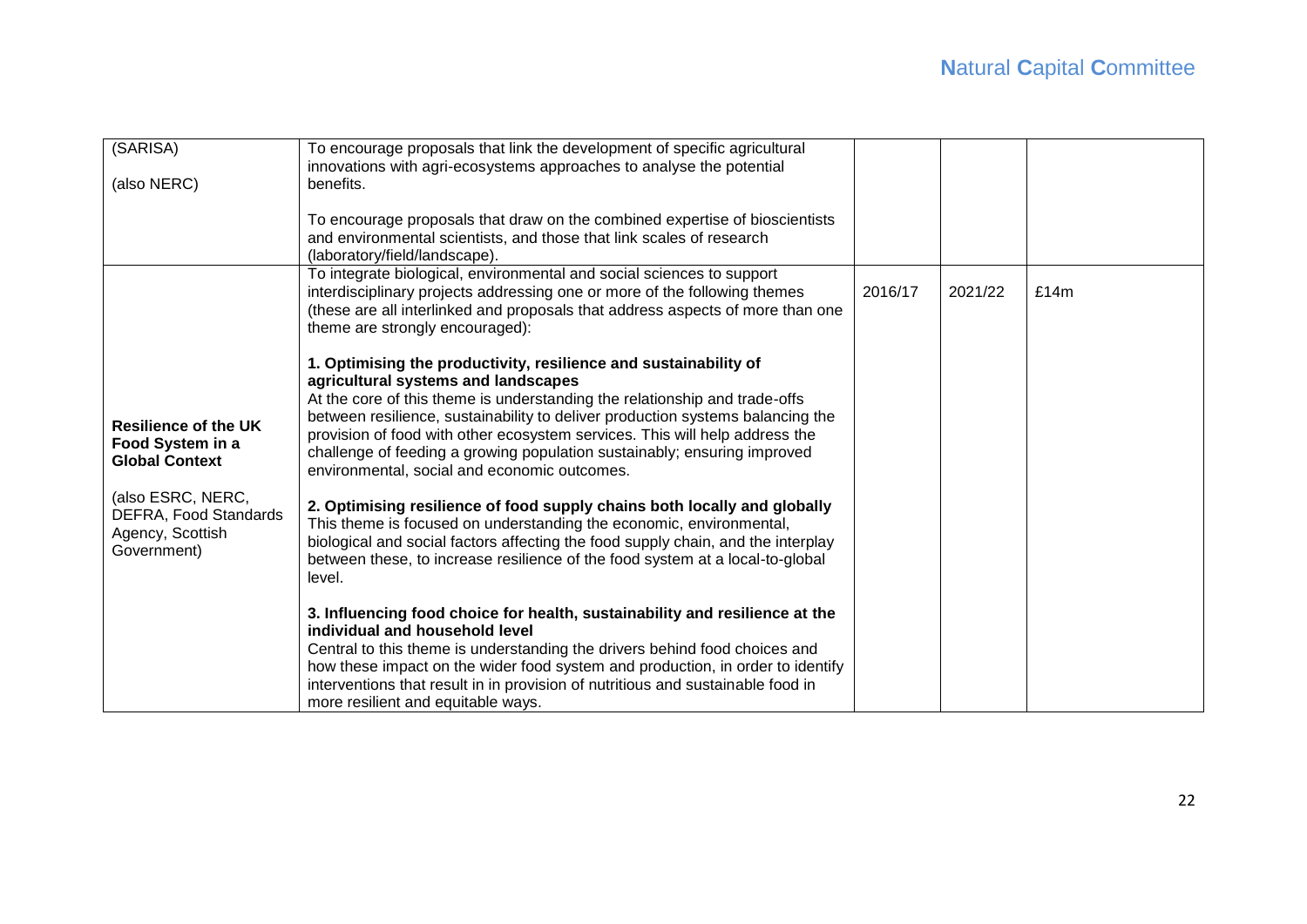| <b>Sustainable</b><br><b>Intensification Network</b><br>(with NERC) | BBSRC is planning to launch a call for a Sustainable Intensification (SI)<br>Network on 1 October 2015 (details will be available on www.bbsrc.ac.uk).<br>The network is intended to address relevant recommendations of the BBSRC<br>SI Working Group (Smith, P., Bateman, I.J., Benton, T., Fitzpatrick, J.,<br>Garnett, T., Lawrence, D., Memmott, J., Mulvany, P., Norman, K. and Scollan,<br>N. (2014) Report of the BBSRC Working Group on Sustainable Intensification<br>of Agriculture, BBSRC, Swindon, available at:<br>http://www.bbsrc.ac.uk/news/policy/2014/140930-n-comments-food-security-<br>report.aspx). The purpose of the network is to build an interdisciplinary UK<br>research community with the skills, expertise and capabilities to address the<br>challenge of sustainable intensification, and to facilitate the development of<br>high-impact interdisciplinary research in this area. | 2015/16 | TBA | ТВА |
|---------------------------------------------------------------------|----------------------------------------------------------------------------------------------------------------------------------------------------------------------------------------------------------------------------------------------------------------------------------------------------------------------------------------------------------------------------------------------------------------------------------------------------------------------------------------------------------------------------------------------------------------------------------------------------------------------------------------------------------------------------------------------------------------------------------------------------------------------------------------------------------------------------------------------------------------------------------------------------------------------|---------|-----|-----|
|---------------------------------------------------------------------|----------------------------------------------------------------------------------------------------------------------------------------------------------------------------------------------------------------------------------------------------------------------------------------------------------------------------------------------------------------------------------------------------------------------------------------------------------------------------------------------------------------------------------------------------------------------------------------------------------------------------------------------------------------------------------------------------------------------------------------------------------------------------------------------------------------------------------------------------------------------------------------------------------------------|---------|-----|-----|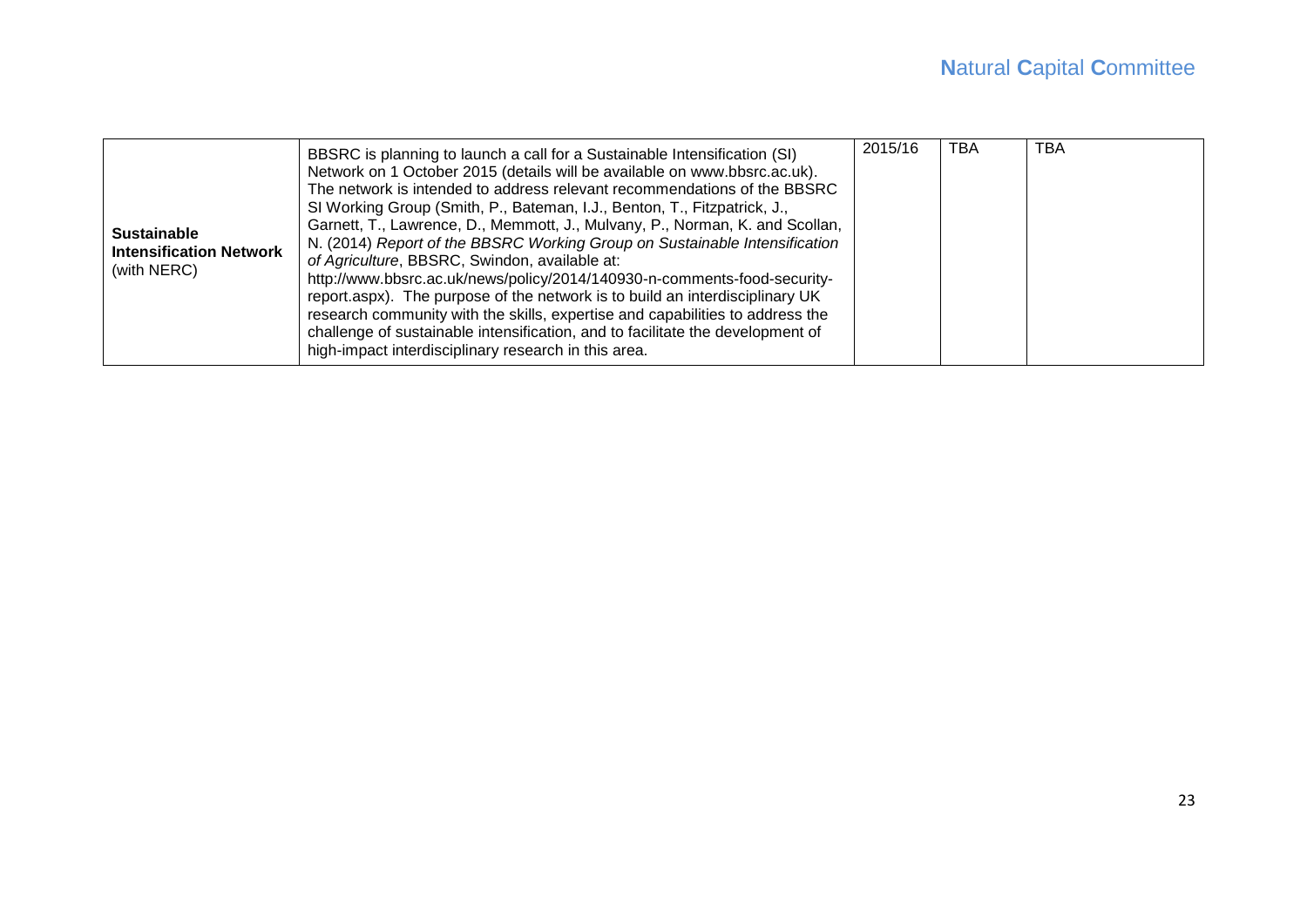# **Economic & Social Research Council (ESRC)**

| <b>Name of initiative</b>                                                                                                                                                                                                                                 | <b>Purpose / objectives</b>                                                                                                                                                                                                                                                                                                                                                                                                                                                                                                                                                                                                                                                                                                                                                                                                                                                                                   | <b>Start</b><br>date | <b>End date</b>  | <b>Funding amount</b> |
|-----------------------------------------------------------------------------------------------------------------------------------------------------------------------------------------------------------------------------------------------------------|---------------------------------------------------------------------------------------------------------------------------------------------------------------------------------------------------------------------------------------------------------------------------------------------------------------------------------------------------------------------------------------------------------------------------------------------------------------------------------------------------------------------------------------------------------------------------------------------------------------------------------------------------------------------------------------------------------------------------------------------------------------------------------------------------------------------------------------------------------------------------------------------------------------|----------------------|------------------|-----------------------|
| Nexus Programme -<br><b>Nexus Network:</b><br>http://www.thenexus<br>network.org/                                                                                                                                                                         | ESRC are supporting a series of research investments that seek to address challenges<br>that cut across the Energy- Environment-Food Security Nexus. The challenges<br>recognise the connectedness and global nature of the issues around e.g. equitable<br>access to resources; understanding and encouraging sustainable behaviours; cost-<br>benefit analysis of climate change mitigation and adaptation interventions; economic<br>threats and opportunities of the sustainability agenda; security of and competition for<br>resources, and understanding trade-offs; green growth and innovation; financing the<br>green economy; new technologies and public acceptance; and how to promote effective<br>interdisciplinary working to address these complex and connected issues.<br>The Nexus Network will coordinate activities to improve understanding and generate<br>new thinking in this area. | June<br>2014         | <b>July 2017</b> | £1m                   |
| Nexus programme -<br>Centre for<br>Evaluating<br>Complexity:<br>http://www.esrc.ac.u<br>k/funding-and-<br>guidance/funding-<br>opportunities/33584/<br>centre-for-<br>evaluating-<br>complexity-across-<br>the-energy-<br>environment-food-<br>nexus.aspx | To address the challenges associated with evaluating complexity, ESRC, NERC, Defra,<br>DECC, EA and the FSA are developing a new research centre. The overarching aim of<br>the Centre is to pioneer, test and promote innovative and inclusive methods to analyse<br>evaluations across the energy-environment-food nexus where complexity presents an<br>integral challenge to policy interventions.                                                                                                                                                                                                                                                                                                                                                                                                                                                                                                        | 2016                 | 2019             | £3.6m                 |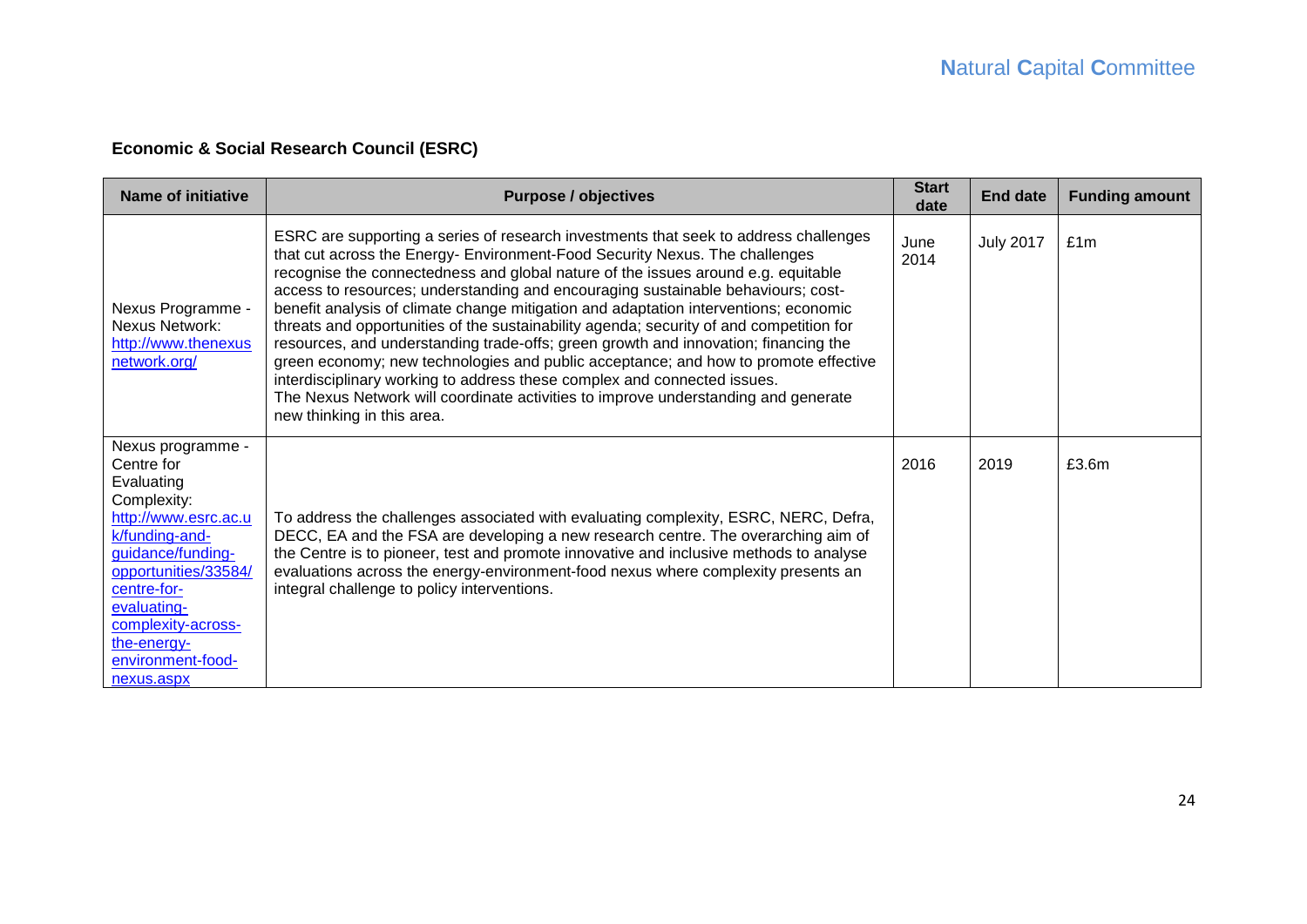| Nexus Programme -<br>Centre for<br>Understanding<br>Sustainable<br>Prosperity: awarded<br>to Tim Jackson,<br>Surrey. Due to<br>commence Jan 2016             | The ESRC has recently commissioned a Centre dedicated to understanding and<br>identifying the challenges and opportunities related to the issue of Sustainable<br>Prosperity.<br>• To explore the economic, environmental, social and governance dimensions of<br>sustainable Prosperity & develop clear, pragmatic steps for enterprise, government<br>and civil society to take, in pursuit of it.<br>• To test the Sustainable Prosperity vision within the context of advanced Western<br>economies and explore its macroeconomic implications.<br>• To create a vibrant and topical research programme on the multi-faceted relationship<br>between Sustainability and Prosperity.                     | Jan<br>2016  | Dec 2019 | £5m                        |
|--------------------------------------------------------------------------------------------------------------------------------------------------------------|-------------------------------------------------------------------------------------------------------------------------------------------------------------------------------------------------------------------------------------------------------------------------------------------------------------------------------------------------------------------------------------------------------------------------------------------------------------------------------------------------------------------------------------------------------------------------------------------------------------------------------------------------------------------------------------------------------------|--------------|----------|----------------------------|
| Droughts and water<br>security:<br>http://www.nerc.ac.u<br>k/research/funded/pr<br>ogrammes/droughts/                                                        | The UK Droughts & Water Scarcity research programme is a five-year interdisciplinary,<br>£12m+ NERC programme in collaboration with ESRC, EPSRC, BBSRC and AHRC. It<br>will support improved decision-making in relation to droughts and water scarcity by<br>providing research that identifies, predicts and responds to the interrelationships<br>between their multiple drivers and impacts                                                                                                                                                                                                                                                                                                             | 2013         | 2018     | £12m                       |
| Valuing natural<br>capital in low carbon<br>energy pathways:<br>http://www.nerc.ac.u<br>k/research/funded/pr<br>ogrammes/valuingna<br>turalcapital/          | Natural capital includes the elements of nature that produce value to people, directly and<br>indirectly, including living aspects of nature as well as non-living, such as minerals and<br>resources. The pursuit of the low carbon agenda holds unusually profound implications<br>for the provision of these ecosystem services going far beyond the protection of the<br>climate. So far, the scientific community and the policy world have given little attention to<br>the low carbon/natural capital nexus. Unless evidence regarding this nexus is generated,<br>unnecessary degradations in wider ecosystem service provision may result and<br>opportunities to exploit synergies may be missed. | 2014         | 2019     | £1.9m                      |
| <b>What Works</b><br>Wellbeing:<br>http://www.esrc.ac.u<br>k/funding-and-<br>guidance/funding-<br>opportunities/32283/<br>what-works-<br>wellbeing-call-for- | The ESRC is collaborating with a range of public sector organisations to develop a<br>proposal for a What Works Centre for Wellbeing (WWCW), commencing early 2015. Its<br>purpose is to understand what government, communities business and individuals can<br>do to improve wellbeing. It will collate, synthesise and translate useful, relevant<br>evidence and make it accessible to decision makers.                                                                                                                                                                                                                                                                                                 | June<br>2015 | May 2018 | £3.9m (£0.5m<br>from AHRC) |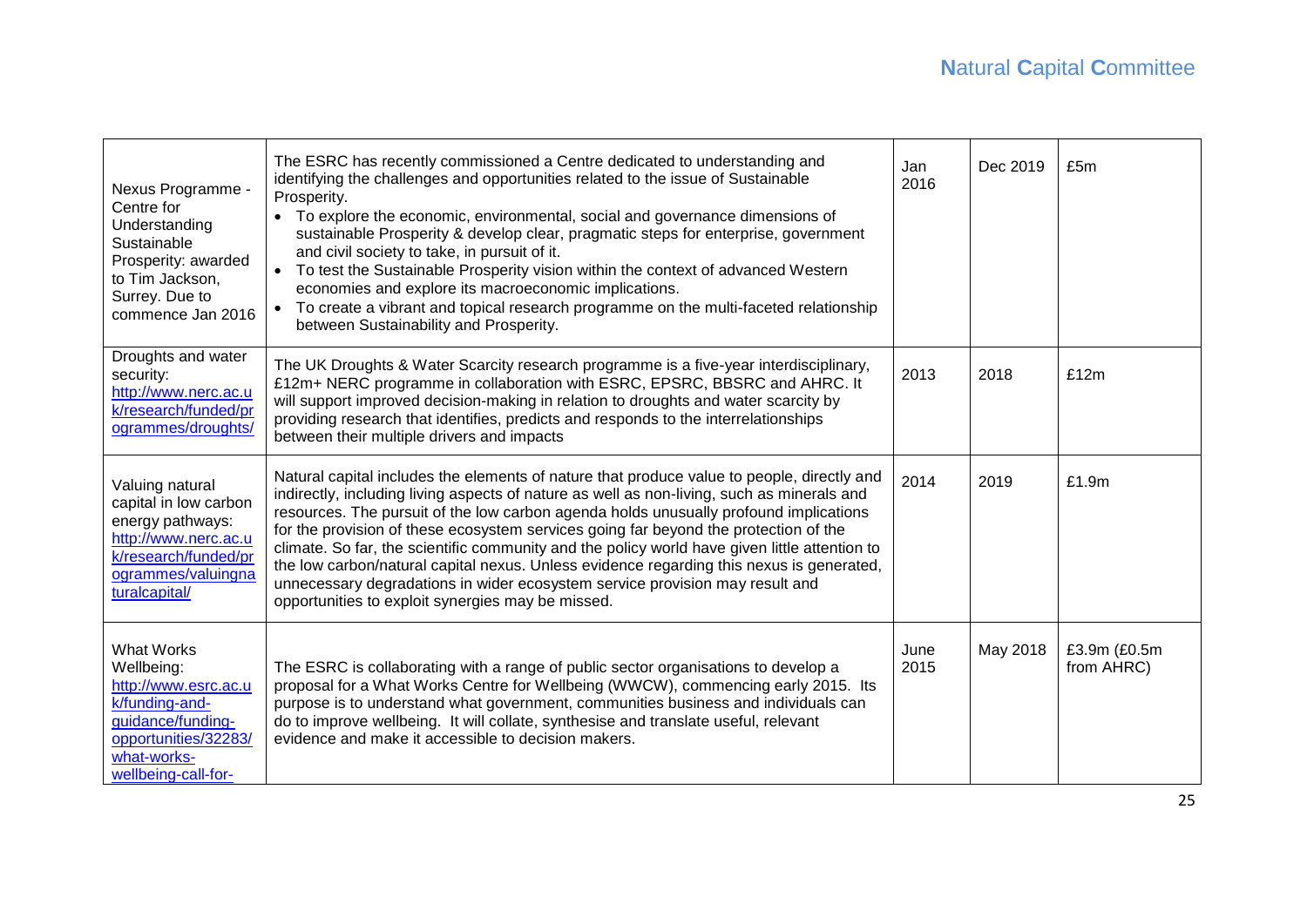| proposals.aspx                                                                                                                                                                                                                                                                                 |                                                                                                                                                                                                                                                                                                                                                                                                                                                                                                                               |      |      |       |
|------------------------------------------------------------------------------------------------------------------------------------------------------------------------------------------------------------------------------------------------------------------------------------------------|-------------------------------------------------------------------------------------------------------------------------------------------------------------------------------------------------------------------------------------------------------------------------------------------------------------------------------------------------------------------------------------------------------------------------------------------------------------------------------------------------------------------------------|------|------|-------|
| <b>ESRC Euro China</b><br>Call 2013 UK -<br>SINCERE project:<br>http://www.esrc.ac.u<br>k/news-and-<br>events/announceme<br>nts/32474/europe-<br>china-researchers-<br>funded-for-<br>collaborative-<br>research-on-the-<br>green-economy-and-<br>understanding-<br>population-<br>change.aspx | The aim of this project is to provide the first systematic comparative analysis of green<br>economy-focused eco-city projects in China and Europe. This will inform the<br>identification of opportunities and pathways for shaping national and collaborative<br>international urban and economic policy responses, engaging the state, the business<br>sector and communities in delivering 'smart eco-city' projects that can promote the<br>growth of the green economy.                                                  | 2015 | 2018 | £400k |
| Life study:<br>http://www.esrc.ac.u<br>k/news-and-<br>events/features-<br>casestudies/features<br>/33914/Launch of Li<br>fe_Study.aspx                                                                                                                                                         | The study, which is funded by the ESRC and the Medical Research Council, was<br>officially launched on 23 February at the House of Lords. It will track the growth,<br>development, health and wellbeing of over 80,000 UK babies and their parents as they<br>grow up, in order to identify which factors in early lives are important for health and<br>wellbeing in adulthood. The Life Study will create the largest UK collection of information<br>to support research and policies aimed at children and young people. | 2015 | 2017 | £14m  |
| UK energy<br>programme<br>(Research council) -<br><b>End Use Energy</b><br>Demand:<br>http://www.eued.ac.u<br>k/whatiseued                                                                                                                                                                     | End Use Energy Demand (EUED) research is concerned with reducing the amount of<br>energy required to maintain economic activity and to achieve sustainable lifestyles.<br>EUED can be sub divided in several ways, for example by:<br>Sector: Industry, Buildings, Transport<br>Services: Passenger and Freight transport, Structural Materials, Sustenance, Hygiene,<br>Thermal Comfort, Communication, Lighting<br>End Uses: Food, Entertainment, Health, Education, Heating, Refrigeration, Travel                         | 2013 | 2018 | £43m  |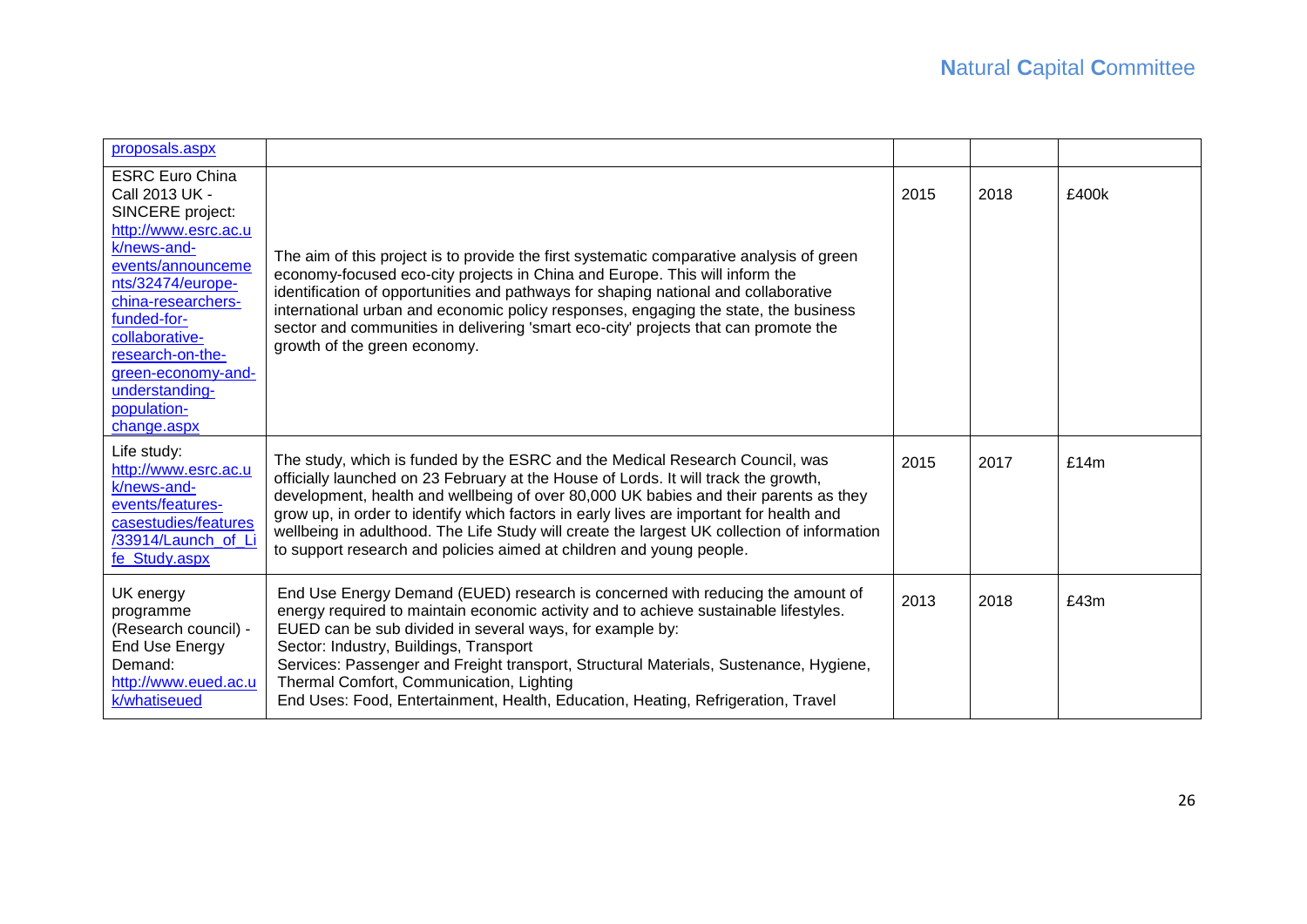| <b>UKERC Resources</b><br>and Vectors -<br>EPSRC-led<br>$(+ESRC)$<br>http://www.ukerc.ac.<br>uk/programmes/reso<br>urces-and-<br>vectors.html | This theme will explore the current and future roles of different resources and energy<br>vectors in the UK energy system. Its scope includes renewable and non-renewable<br>resources: fossil fuels, critical materials and renewable resources such as bio-energy. It<br>also includes current energy vectors (i.e. electricity, heat and liquid fuels) and how these<br>might change in future (e.g. to include hydrogen). | 2014 | 2019 |     |
|-----------------------------------------------------------------------------------------------------------------------------------------------|-------------------------------------------------------------------------------------------------------------------------------------------------------------------------------------------------------------------------------------------------------------------------------------------------------------------------------------------------------------------------------------------------------------------------------|------|------|-----|
| <b>CCCEP</b><br><b>Centre for Climate</b><br><b>Change Economics</b><br>and Policy<br>(CCCEP)                                                 | The ESRC Centre for Climate Change Economics and Policy (CCCEP) brings together<br>some of the world's leading researchers on climate change economics and policy, from<br>many different disciplines.                                                                                                                                                                                                                        | 2008 | 2018 | £9m |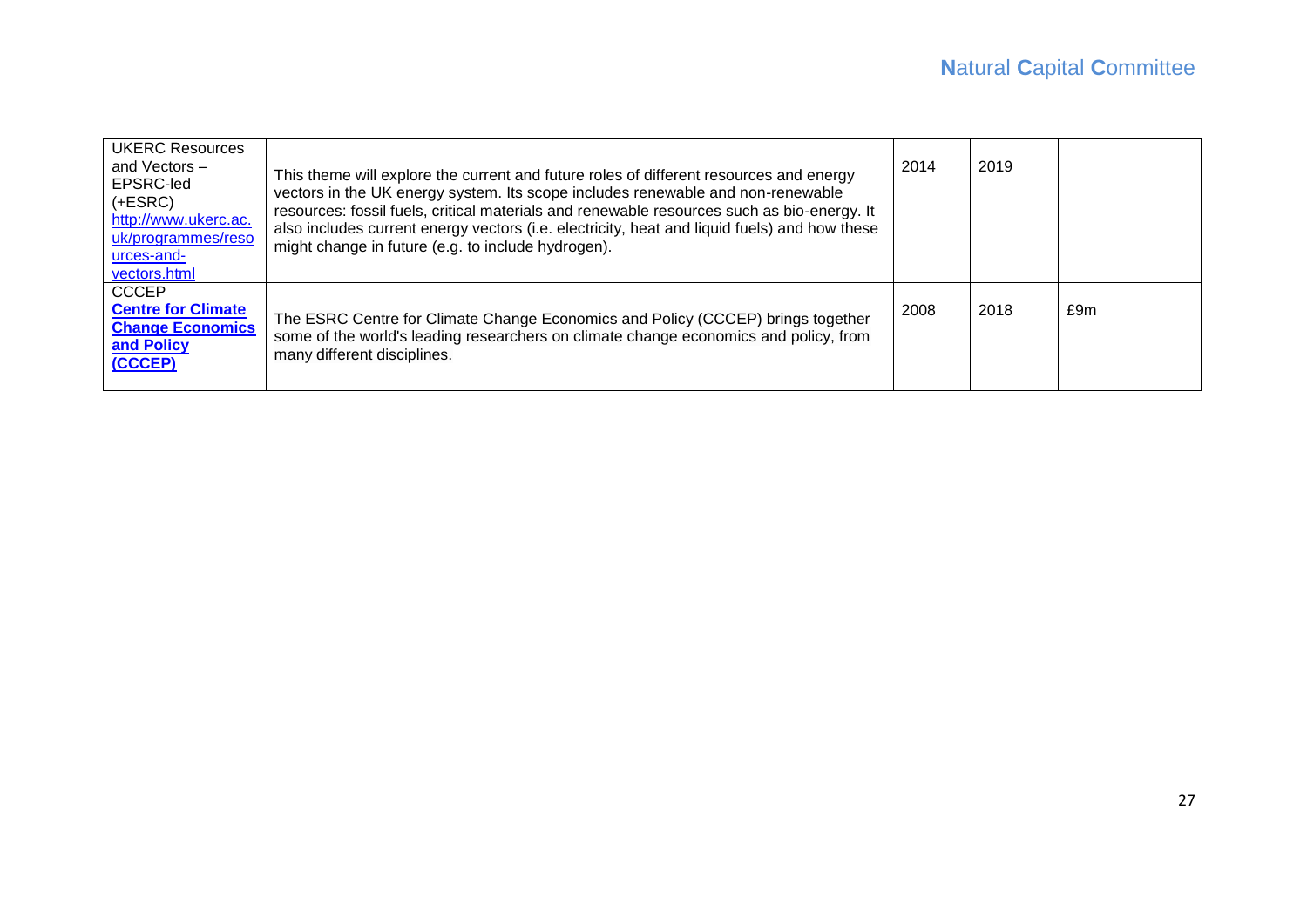# **Arts & Humanities Research Council (AHRC)**

| <b>Name of initiative</b>                                                                 | <b>Purpose / objectives</b>                                                                                                                                                                                                                                                                                                                                                                                                                                                                                                                                                                                                                                                                                                                                                                                                                                                                                                                                                                                                                                                                                                                                   | <b>Start</b><br>date | <b>End date</b> | <b>Funding amount</b> |
|-------------------------------------------------------------------------------------------|---------------------------------------------------------------------------------------------------------------------------------------------------------------------------------------------------------------------------------------------------------------------------------------------------------------------------------------------------------------------------------------------------------------------------------------------------------------------------------------------------------------------------------------------------------------------------------------------------------------------------------------------------------------------------------------------------------------------------------------------------------------------------------------------------------------------------------------------------------------------------------------------------------------------------------------------------------------------------------------------------------------------------------------------------------------------------------------------------------------------------------------------------------------|----------------------|-----------------|-----------------------|
| <b>RCUK Urban Living</b><br>theme plus<br>European JPI Urban<br>Europe<br>(In discussion) | http://www.rcuk.ac.uk/research/xrcprogrammes/innovate-uk-urban-living-partnership/                                                                                                                                                                                                                                                                                                                                                                                                                                                                                                                                                                                                                                                                                                                                                                                                                                                                                                                                                                                                                                                                            | tbc                  | tbc             |                       |
| <b>AHRC Cultural</b><br>Value project                                                     | The Cultural Value Project seeks to establish a framework that will advance the way in<br>which we talk about the value of cultural engagement and the methods by which we<br>evaluate that value. The first part of the framework will be an examination of the cultural<br>experience itself and its impact on individuals and its benefit to society.<br>The CVP funded a number of separate projects and other activities around cultural<br>value. http://www.ahrc.ac.uk/Funded-Research/Funded-themes-and-<br>programmes/Cultural-Value-Project/Pages/default.aspx (webpage has links to the<br>projects). Relevant awards include:<br>-Grant Holder: Dr Alis Elena Oancea Project Title: Developing Innovative Methods for<br>Configurative Capture of the Cultural Value of Arts and Humanities Research<br>(AH/L005131/1)<br>-Grant Holder: Professor Sian Jones Project Title: Valuing the Historic Environment: a<br>critical review of existing approaches to social value (AH/L005654/1)<br>Workshop - http://www.ahrc.ac.uk/Funded-Research/Funded-themes-and-<br>programmes/Cultural-Value-Project/Pages/Workshop-taking-on-the-challenge.aspx | End<br>2012          | End 2014        | £2m                   |
| Connected<br>Communities                                                                  | AHRC-led programme. Various projects but there are two relevant themes:<br>Communities, Culture, Environments and Sustainability (http://www.ahrc.ac.uk/Funding-<br>Opportunities/Research-funding/Connected-Communities/Events/Documents/CC11-<br>List-of-awards-for-web.pdf) and Communities, Culture, Health and Wellbeing<br>(http://www.ahrc.ac.uk/Funding-Opportunities/Research-funding/Connected-<br>Communities/Documents/CC13-Awards-for-Web.pdf)                                                                                                                                                                                                                                                                                                                                                                                                                                                                                                                                                                                                                                                                                                   | 2008                 | ongoing         | £5m                   |
| Care for the Future                                                                       | AHRC theme - various awards made under the Environmental Change and<br>Sustainability area (http://www.ahrc.ac.uk/Funding-Opportunities/Research-<br>funding/Themes/Care-for-the-<br>Future/Documents/AHRC_Successful_Highlight_Awards.pdf)                                                                                                                                                                                                                                                                                                                                                                                                                                                                                                                                                                                                                                                                                                                                                                                                                                                                                                                   | 2010                 | ongoing         |                       |